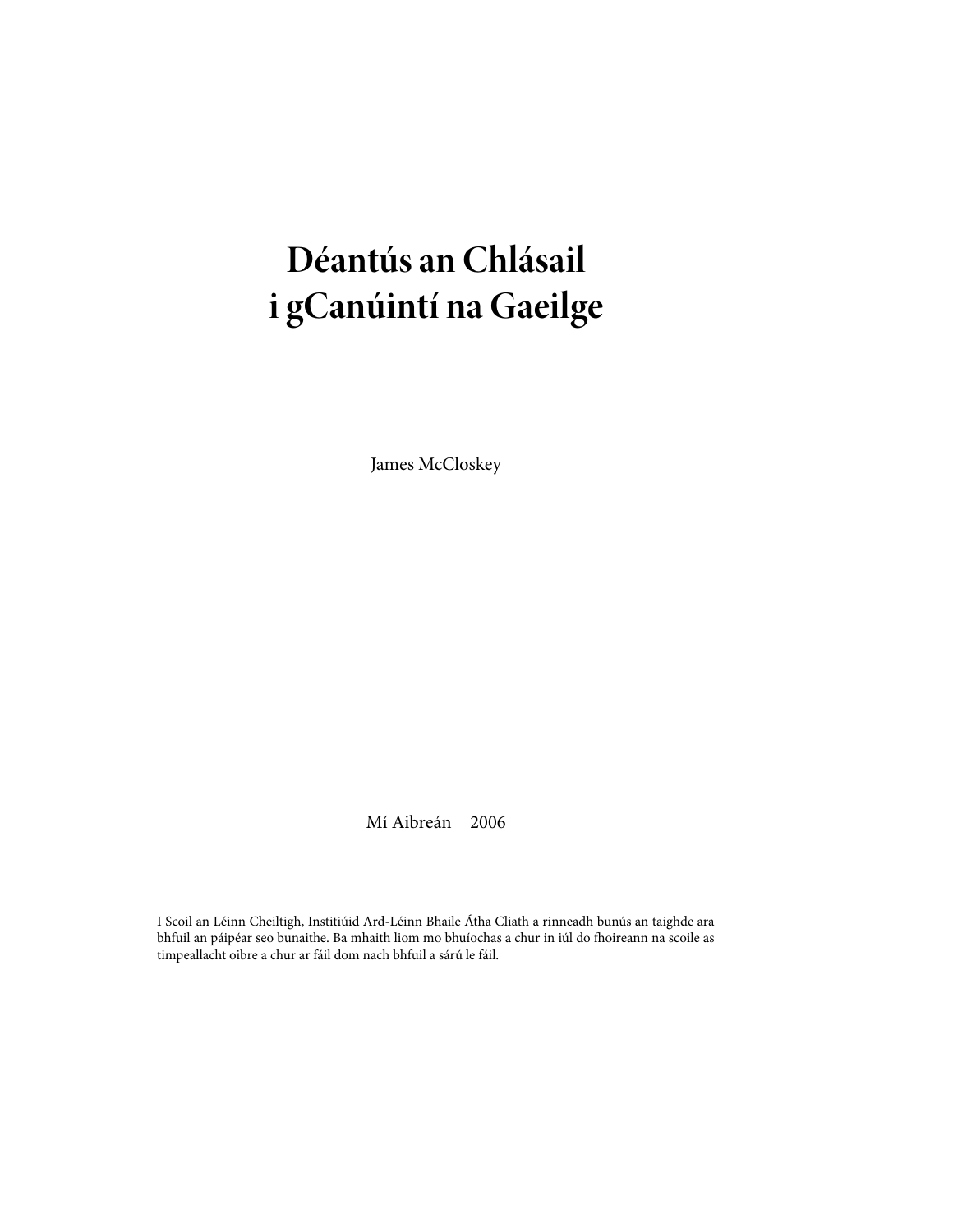S  $\cap$ ÉARD A CHUIRIM ROMHAM a dhéanamh sa pháipéar seo tuairisc a thabhairt ar ghnéithe áirithe de chomhréir an chlásail sa Ghaeilge. Dírím go háirithe ar an chlásal neamhfhinideach i gcanúintí na Mumhan.

Más cúng féin i gcosúlacht an réimse súl sin, tá dhá comhthéacs níos leithne inar mhaith liom na ceisteanna agus an fhianaise a mheá. Ceann acu sin teoiric ghinéarálta na comhréire. Nuair a théitear i ngleic ar bhealach dáiríre le fianaise chanúintí na Nua-Ghaeilge, caithfear a dhul i ngleic fosta le fadhbanna bunúsacha teoirice nach furast a réiteach. Tá cuid mhór le foghlaim ar léibhéal na teoirice ó fhianaise na Gaeilge agustábhacht faoi leith, creidim, le fianaise chanúintí na Mumhan maidir le fuascailt na gceisteanna teoiriciúla sin. Ar an taobh eile, tá go leor le foghlaim faoi ghramadach chomparáideach na gcanúintí óna bhfuil foghlamtha le dhá scór bliain anuas faoi struchtúr ginearálta na hurlabhra, agus tá sé tábhachtach go rachadh an t-eolas sin i bhfeidhm ar an chineal léargais is féidir linn a chur i dtoll a chéile ar chóras chomhréire na Gaeilge.

Níl á rá anseo i ndáiríribh ach rud an-simplí—is fearr a thuigfimid córas gramadaí na Gaeilge má bhíonn súil amháin againn ag breathnú isteach go géar ar fhíricí na gcanúintí agus súil eile ag breathnú amach chomh géar céanna ar a bhfuil eile de fhéidireachtaí gramadaí ann i measc theangacha an domhain. Mar sin is fearr a aithnímid idir na tréithe sin ar scáileanna díreacha mhórphrionsabail na gramadaí iad agus na tréithe sin ar fhoráis logánta nó pharóisteacha iad. As an imoibriú seo idir prionsabail ghinearálta na hurlabhra agus an tsaoithiúlacht áitiúil a fhaibhríonn gach córas gramadaí. Is beag ábhar conspóide atá sa mhéid seo, is dóiche, ach ní i gcónaí a chuimhnítear ar an phrionsabal ar léibhéal na praitice.

Ní suim liom cúrsaí staire san obair seo. Sé sin le rá, ní bheidh rud ar bith le rá agam faoi phréamha stairiúla na gcóras gramadaí a mbeidh mé ag plé leo, ach iad a ghlacadh mar chórais iontu féin mar atá siad inniu againn. Leanbh óg ar bith a mbíonn uirthi ceann dena córais chasta seo a fhoghlaim agus a láimhseáil, ní bhíonn cur amach ar bith aici ar na próiséis stairiúla a rinne an córas sin a mhúnlú. Mar sin féin, éiríonn léi an córas a thabhairt léi (agus é a athmhúnlú go minic fosta le linn di a bheith ag streachailt leis). Leanann de sin go gcaithfidh gur féidir cuntas sásúil a thabhairt ar na córais ghramadaí seo, gan cur amach ar bith a bheith againn ar an réamhstair atá taobh thiar díobh. Leanann de sin ina dhiadh sin arís go gcaithfidh taighdeoir ar bith ar suim leis acmhainn urlabhra an duine, go gcaithfidh sé é féin a chur san áit chéanna a mbíonn an foghlaimeoir ann agus í ag dul i ngleic le castachtaí na gramadaí—í dall ar fad ar na fórsaí stairiúla a mhúnlaigh na castachtaí a gcaithfidh sí a bheith ag streachailt leo. Beidh tábhacht faoi leith leis an tseasamh seo agus muid ag caint ar ball beag ar an fhoirm ara dtugtar an t-ainm briathartha (nach ainmfhocal ar chor ar bith í i dteanga an lae inniu, creidim).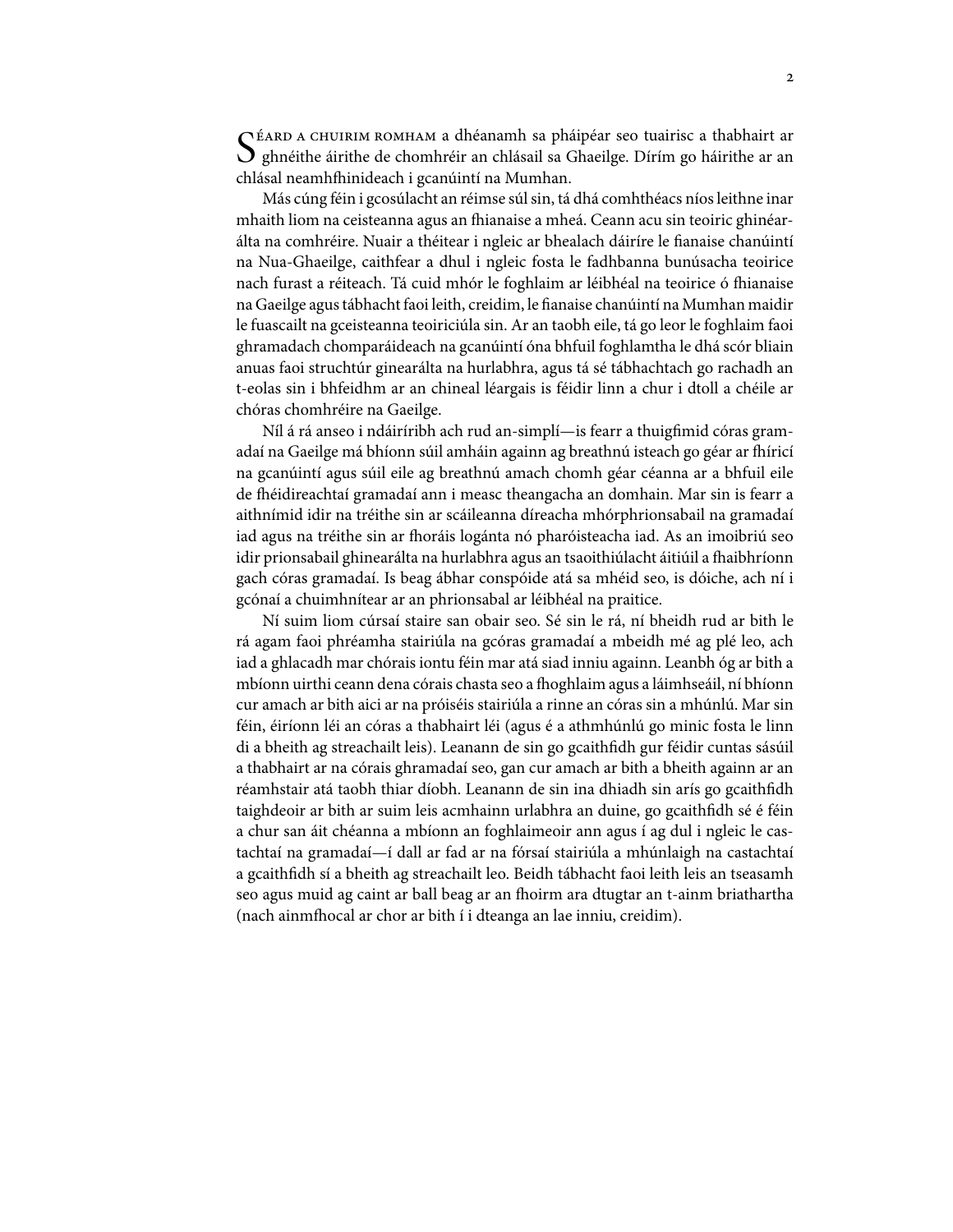# **Modheolaíocht**

An tuarisc atá le tabhairt anseo agam, tá mar dhushraith léi bunachar fianaise chomhréire (ar ríomhaire) atá á chur le chéile agam le scór bliain nó mar sin anuas. Séard atá sa chnuasach ábhair seo corradh beag le 8,000 sampla—samplaí ar abairtí aonaracha nó téacsanna gearra a mbunús agus arbh ó théacsanna foilsithe, ó théipeanna nó ó chláracha raidió a bailíodh iad. Tá ábhar ann ó na príomh-Ghaeltachtaí uilig— Tír Chonaill, Sligeach, Contae Liatroma, Maigh Eo, Contae na Gaillimhe, Contae an Chláir, Iarthar Chiarraí, Oirthear Chiarraí, Corcaigh, agus na Déise. Níl ann ach dornán an-bheag samplaí a bhaineann le tréimshe níos luaithe ná tús na 20ú aoise, ach taobh istigh dena teorannacha ama sin, tá dáileadh réasúnta fianaise idir an pointe is luaithe agus an pointe is déanaí. Ar an drochuair, ní hionann ionadaíocht na gcanúintí uilig sa chnuasach—tuairim is ar 3500 sampla atá ann ó Chúige Mumhan, 3,000 ó Chúige Uladh, 1500 ó Chontae na Gaillimhe, 106 ó Chontae an Chláir, agus 257 ó Chontae Mhaigh Eo. Níl de bhunús leis an éagothromaíocht seo ach go raibh suim agam féin i gceisteanna éagsúla comhréire i dtréimshí éagsúla, agus gur soiléire agus gur líonmhaire an fhianaise atá le fáil ar na ceisteanna éagsúla i gcanúintí áirithe seachas a chéile.

Tá an t-eolas seo á thabhairt anseo agam sa dóigh is go mbeidh ar chumas léitheoirí na figiúirí atá le tabhairt thíos agam a chur i gcomhthéacs agus a thomhas go criticiúil.

# 2 Clásail Neamhfhinideacha

Leithéidí (1) agus (2) atá i gceist agam nuair a dhéanaim tagairt do chlásail neamhfhinideacha:

- (1) a. d'iarr mé  $\lceil$  an lámhscríbhinn a thabhairt chugam  $\lceil$  (MBF 101)
	- b. D'iarr naomh eile [ é féin a chur go dtí an cliabhach sa talamh ] (ss 146)
	- c. tugadh ordughadh [ leigean le hailleardaí an tseoil-báirr ] (BG 13)
- (2) a. d'fhéadfadh siad [ a bheith chomh cionntach leis an triúr eile] (BF 192) b. Tá sí cinnte [ a bheith lán de chómharthaí ... ] (182)

Lena bheith níos cruinne faoi, is é a bhfuil de ábhar comhréire idir na lúibíní sna samplaí i(1) agus(2) is spéis liom anseo. Glacaim leis gur aonaid chomhréire iad seo, (McCloskey, 1980), agus creidim fosta gur clásail iad na haonaid seo. Ní mar seo a thuigfeá a bhí an scéal dá mbeifeá i muinín an téarma traidisiúnta ainm briathartha ar leithéidí (a) thabhairt, (a) chur, leigean, nó (a) bheith—téarma as a dtuigfí gur frásaí ainmfhoclacha, seachas clásail, a bhí againn i (1) agus i (2).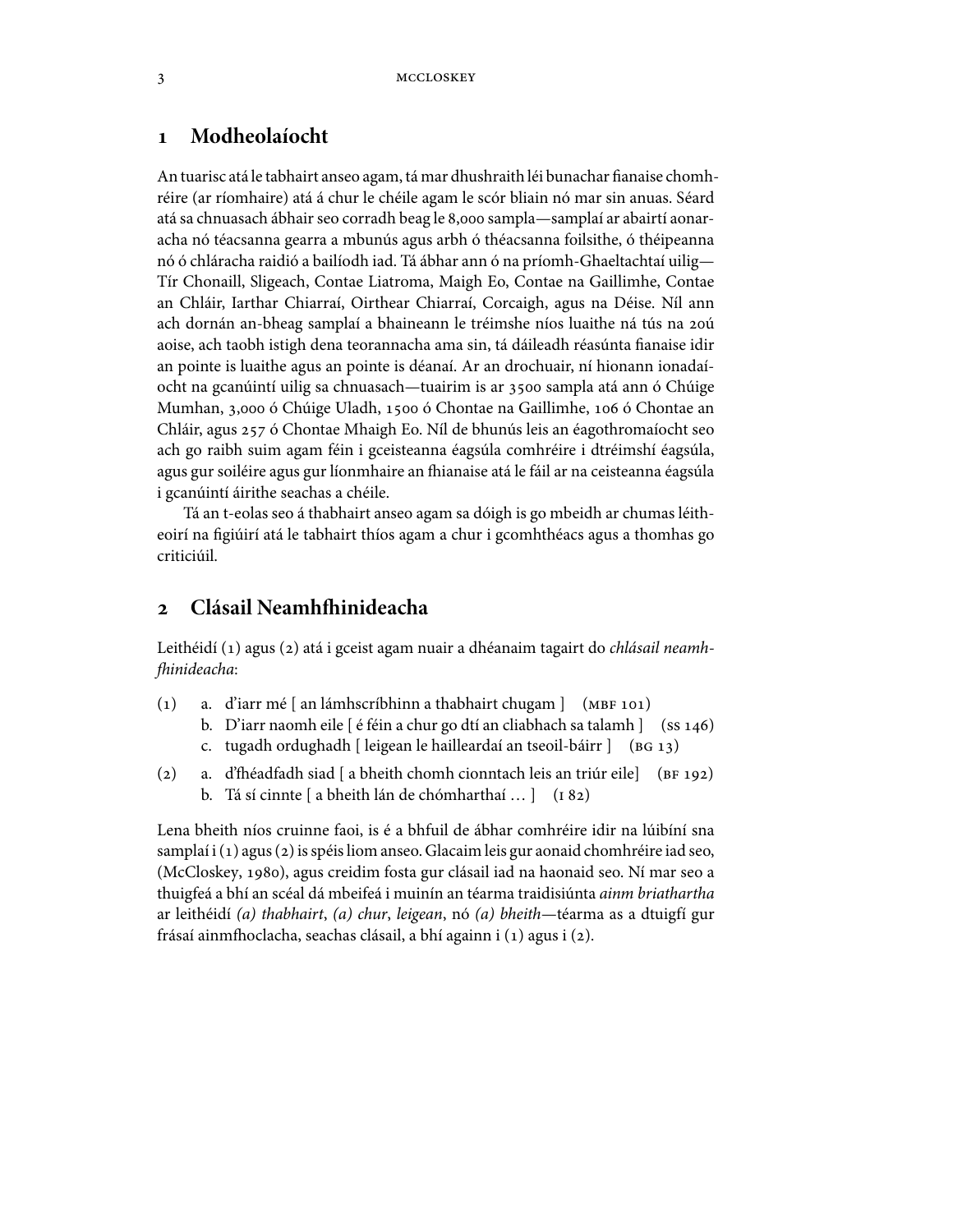Níl amhras ar bith, is dóiche, ná gur ó ainmfhocail a phréamhaigh na foirmeacha briathartha seo, ach níl amhras ar bith ach oiread ná gur briathra i dteanga an lae inniu iad. Nó ar a laghad is clásail iad na frásaí comhréire atá idir lúibíní i (1) agus i (2). Tá cuid mhór fianaise ann gur mar seo atá i dteanga an lae inniu.

Díol suntais ar dtús é go mbíonn na heilimintí céanna san ord céanna (diomaite de shuíomh an bhriathair) le fáil sna frásaí seo agus atá le fáil sa chlásal finideach an t-ainmní (más ann dó) ar dtús, an cuspóir díreach (más ann dó) ina dhiaidh sin, frásaí réamhfhoclacha ina dhiaidh sin arís agus fo-chlásal (más ann dá leithéid) thiar ag deireadh arfad. Tá an dá phatrún seo, agus an bhunchosúlacht eatarthu, le feiceáil sa dá fhoirmle i (3) (an clásal neamhfhinideach ar barr agus an clásal finideach faoi), agus sna samplaí i  $(4)$ :

- $\left( 3\right)$ Br. [Ainmní] [Cuspóir Díreach] [Ainmní] [Cuspóir Díreach] Br. [Frása Réamhfhoclach] [Clásal] [Frása Réamhfhoclach] [Clásal]
- $(4)$  a. i ndiaidh  $\lceil 6$  an méid sin a rá liom  $\rceil$ b. Creidim [ gur dhúirt sé an méid sin liom ].
- $(5)$  a. Níor mhaith liom  $\lceil$  *i* a rá liom gur loic mé  $\lceil$ . b. Creidim gur [ dhúirt sí liom gur loic mé ].

Níl de dhifríocht idir an tógáil fhinideach agus an tógáil neamhfhinideach ach:

- . suíomh an bhriathair—é a bheith chun tosaigh sa chlásal finideach ach é a bheith i lár an chlásail (i ndiaidh an chuspóra dhírigh más ann dá leithéid) sa chlásal neamhfhinideach
- . tuiseal an ainmní—sa tuiseal ara dtugtar an tuiseal 'cuspóireach' nó 'neodrach' i gcás an chlásail neamhfhinidigh (féach í i (5a)) ach sa tuiseal ainmneach i gcás an chlásail fhinidigh (féach an fhoirm síi (5b)).

Beidh trácht arís againn ar an dá chontrárthacht seo (agus ar cheann eile nár luaíodh go fóill). Ach ba mhaith liom díriú ar dtús ar an chineál fianaise a léiríonn gur clásail iad na frásaí a bhfuil suim anseo againn iontu.

Féach, mar shampla, gur féidir na frásaí neamhfhinideacha seo a chomhordú le clásail fhinideacha:

(6) Má  $\lceil$  thig na píléirí  $\rceil$  agus  $\lceil$  ceist a chur ort an tú a ghoid a' t-airgead  $\rceil$  (os 88)

<sup>&</sup>lt;sup>1</sup>D'fhéadfá a bheith in amhras, ar ndóigh, faoi ar cheart breathnú ar an difríocht idir sé, sí, siad agus é, í, iad mar chontrárthacht tuisil. Seans nach bhfuil sna foirmeacha dár tús s- ach foirmeacha a úsáidtear i ndiaidh briathair agus nach bhfuil ach an dá thuiseal sa Ghaeilge—tuiseal neodrach agus tuiseal sealbhach. I gcomhthéacs na teoirice seo, is lú arís líon na ndifríochtaí idir an clásal finideach agus an clásal neamhfhinideach.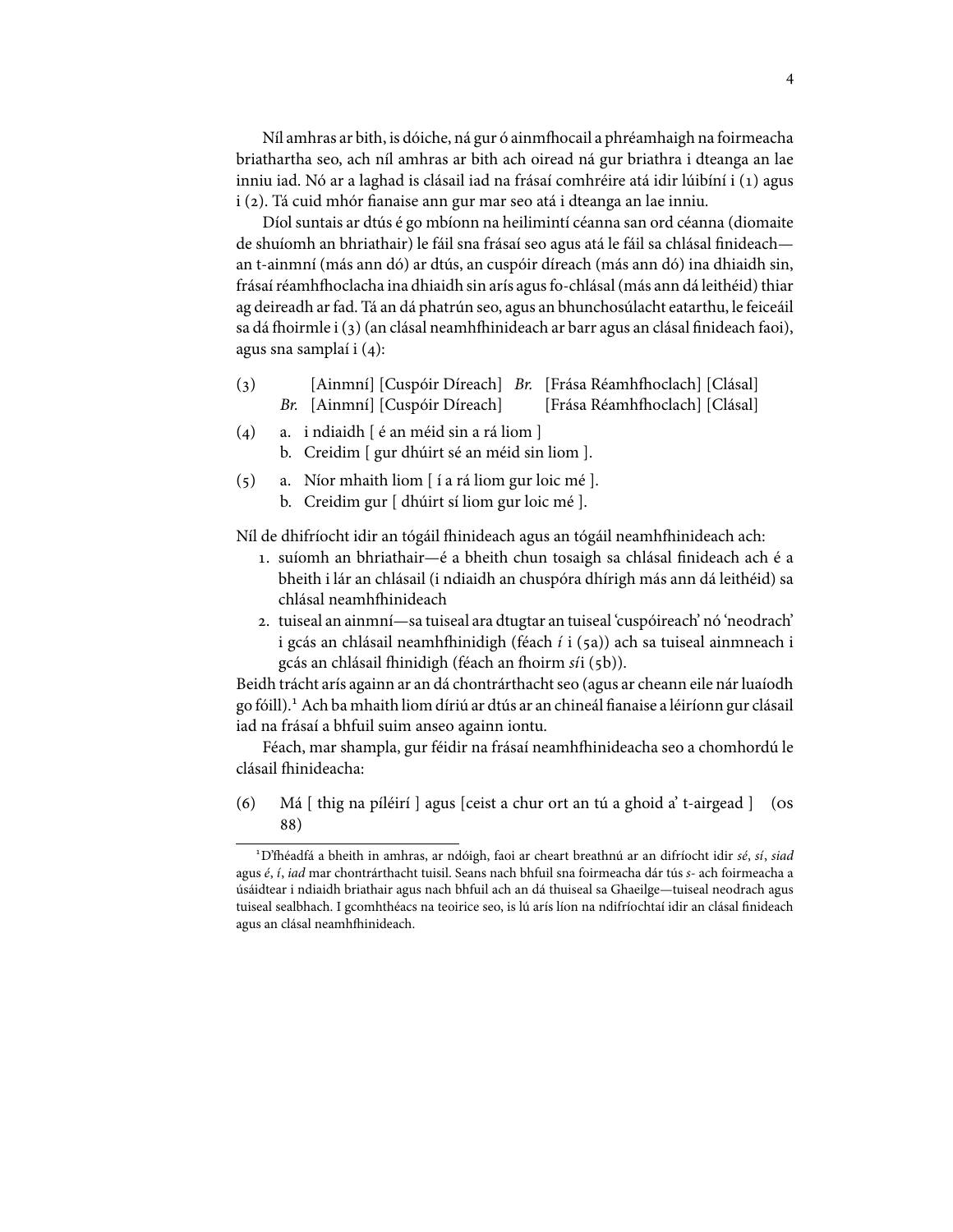#### 5 MCCLOSKEY

Glactar leis go coitianta nach féidir a chomhordú ach dhá fhrása ar den aicme chéanna chomhréire iad. Más fíor an méid sin, leanann den fhéidireacht a bhfuil léiriú uirthi i (6) gurb ionann catagóir chomhréire don chlásal finideach thig na píléirí agus an frása ceist a chur ort … . Níl amhras ar bith ná gur clásal an chéad cheann. Caithfidh sé mar sin gur clásal fosta an darna ceann.

Díol spéise fosta gur féidir ceisteanna a dhéanamh as na frásaí neamhfhinideacha:

(7) Cad é an réasún [ an méid sin oibire a thabhairt chucu ]  $(LSUE 93)$ 

Go bhfios dom, ní féidir ceisteanna ar nós (7) a thógáil ach ar dhúshraith ar clásal í. Níl ar m'eolas teanga ar bith inar féidir leithéidí (7) a mhúnlú as frásaí ainmfhoclacha. Más iontaofa an modh seo réasúnaithe, is clásal é an slabhra focal an méid sin oibire a thabhairt chucu—i  $(7)$  agus in a leithéid chéanna samplaí ar nós  $(8)$ :

- (8) a. á fhiafraí de cad ina thaobh an píopa neamhchoitianta sin a bheith aige  $(AGL 141)$ 
	- b. d'fhiafra sé dhíothub cad é an réasún iad a bheith anso (LSUE 266)
	- c. cad chuige daoibh éirí rompu sin agus gan éirí romhainne (  $13)$
	- d. cad ina thaobh an trealamh eile seo a bheith á thabhairt isteach (  $113)$
	- e. Níor chuala mé cén fáth malairt ainm a thabhairt orthu (STL 139)
	- f. d'fhiafraigh sí de Thadhg cén t-údar iad a bheith in árach a chéile (sĸ 135)

Ar ndóigh, dobhriathra agus chan aidiachtaí a bhíonn mar eilimintí cáilíochta sa -rása ainm briathartha:

- (9) a. scairt Eoghan Ó Ceallaigh an crúiscín a líonadh arais ( $D$   $D$   $24$ )
	- b. D'iarr siad orm gan labhairt go borb.
	- c. \*D'iarr siad orm gan labhairt bhorb.

Arís eile, tréith íseo a mbeifí ag dúil léi da mba clásail iad na frásaí ainm briathartha. Dá mba frásaí ainmfhoclacha iad, le (9c) a bheifí ag dúil.

Agus mar fhocal scoir, tá foinse amháin eile fianaise a ba mhaith liom a thabhairt chun solais, mar is díol suime ann féin é.

Roimh an ainm briathartha (agus an réimír a a bheith leis an ainm briathartha) a bhíonn an cuspóir díreach:

(10) … agus [cead labhairt léithe] a iarraidh uirthi (BG 352)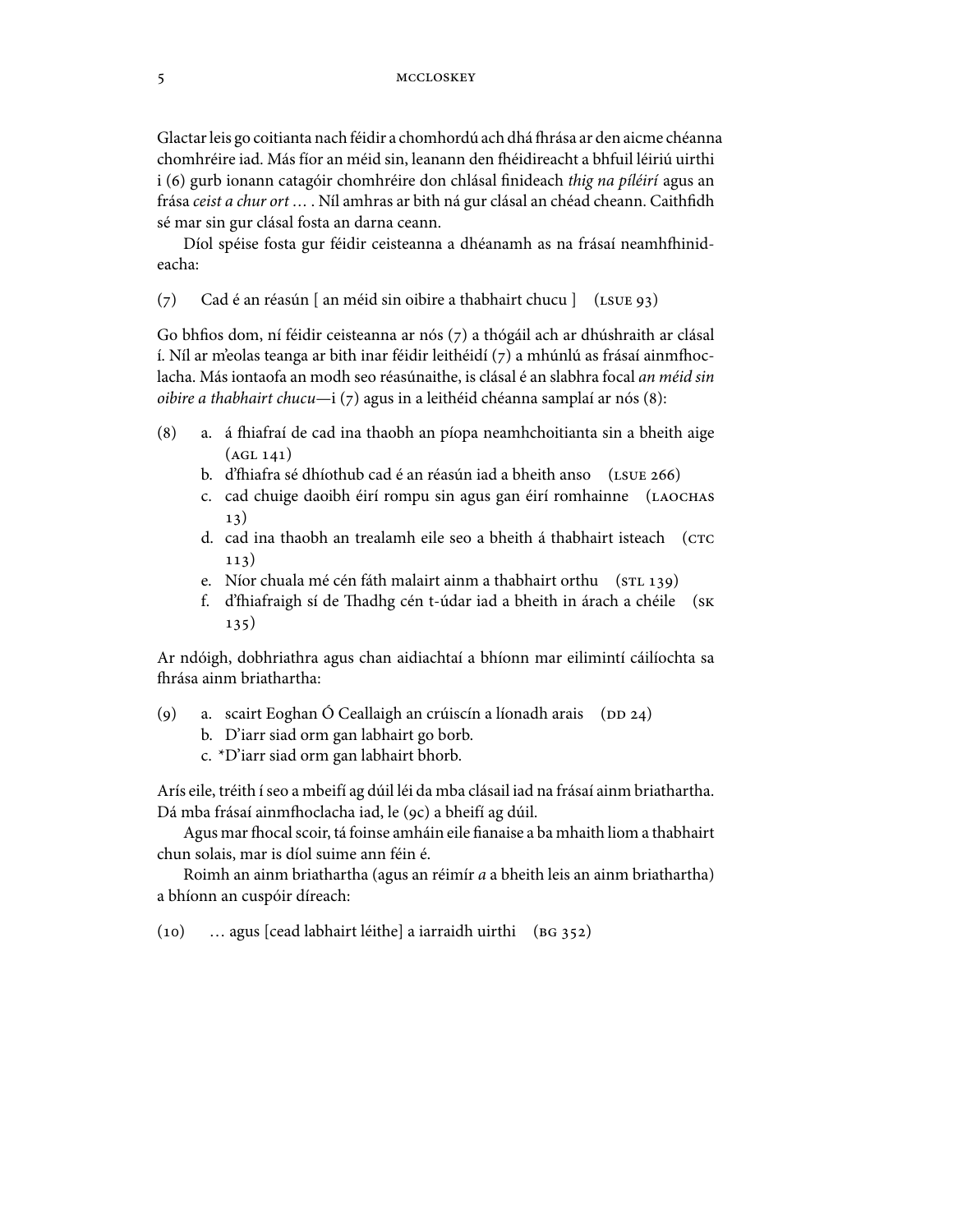Ach más fochlásal a bhíonn mar chomhlánú leis an ainm briathartha, is i ndiaidh an ainm briathartha (agus ag deireadh na habairte) a bhíonn an comhlánú sin:

- $(11)$  a. agus é a shílstean [ gurbh iad a namhaid a bhí aige ]  $($ sc 157 $)$ 
	- b. agus go raibh obair agam a chreidbheáil [ gur liom a bhíothas ag caint ]  $(NBMO 57)$
	- c. ní thiocfadh liom a mheas  $\lceil$  cá rabh an teine ag teacht as  $\lceil$  (IFDT 39)
	- d. fá choinne é a thuigbheáil [ go raibh fear ag troid leis nach raibh i bhfáthach lena mharú ] (MSN 189)

Rud eile: sa chás seo (clásal a bheith mar chomhlánú leis an ainm briathartha), is féidir an réimír a a bheith ann nó as (mar seo atá an scéal i gcanúintí an tuaiscirt cibé ar bith):

- $(12)$  a. is fearr iad sílstin [ nach de'n tsaoghal seo sinn ]  $(cpg)$ 
	- b. thiocfadh liom mionnú  $[$  gur caoineadh é roimh a bhás  $]$   $($ CR 126 $)$
	- c. ní thiocfadh le duine ar bith beo déanamh amach [ nárbh é an t-éadach céanna a bhí sa dá léinidh ] (CR 142)
	- d. ní raibh an t-arm ábalta feiceáil [ caidé a bhí ag teacht orthu ] (CR 125)
	- e. theip orm fáil amach  $\lceil$  cé aige a raibh siad  $\lceil$  (sGC 83)

Comhartha sóirt an chlásail, marsin, guri ndiaidh an ainm bhriathartha a bhíonn sé mar chomhlánú; agus comhartha sóirt an fhrása ainmfhoclaigh gur roimh an ainm briathartha a bhíonn sé mar chomhlánú.

An tábhacht a bhaineann leis na fírící seo dúinn féin anois ná go gcuireann siad ar fáil sort trialach lenar féidir idirdhealú a dhéanamah idir clásail agus frásaí ainm fhoclacha.

Réitíonn torthaí na trialach seo go hiomlán lena bhfuil eile de fhianaise leagtha amach go dtí seo againn. Mar chlásal agus ní mar ainmfhocal a fheidhmíonn an frása ainm briathartha sa chomhthéacs seo. Sé sin le rá, más comhlánú é, is i ndiaidh an ainm briathartha agus ní roimhe a bhíonn sé (cosúil le clásal ar bith), agus bíonn an réimír a roghnach (mar bhíonn i gcónaí más comhlánú clásail atá leis an ainm briathartha). Tá sé seo le feiceáil insa samplaí seo a leanas:

- (13) a. Nó níorbh fhurast **a thabhairt** ar m'athair [ an lán mara a ligean ar shiúl air  $\vert$  (NBMO 65)
	- b. Bhí sé chomh maith agat **a iarraidh** orthu [ dán Gréigise a aithris ] (  $172)$
- $(14)$  a. Ní thig **tabhairt** orthu [ a dhath a dhéanamh ]  $(SAS 77)$ 
	- b. agus **tabhairt** ar an leanbh [ creidbheáil go dtig leis rudaí tairbheacha a fhagháil ] (AM 77)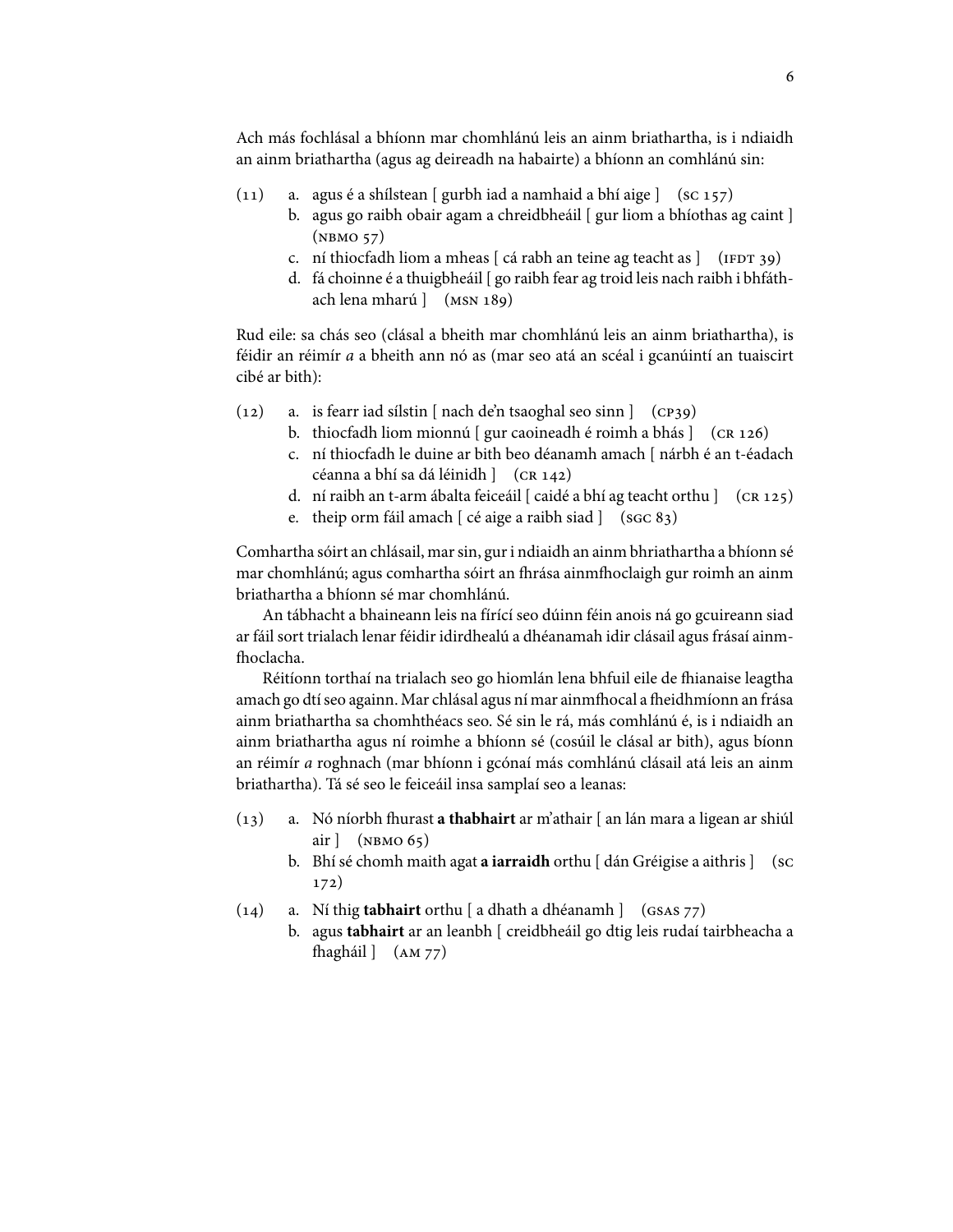#### 7 MCCLOSKEY

- c. Rinne mé amach **foghluim** do na rónta [ biadh a thabhairt chugam-sa ]  $(kMIT 151)$
- d. Thig liom **cuidiughadh** leat [an ceann seo a dhéanamh ] (MRE 24)

Tá an patrún baileach céanna le feiceáil i go leor teangacha eile—sa Ghearmáinis, san Ollainis, agus i gcuid mhór teangacha de chuid dheisceart na hÁise.

Nuair a chuirtear na foinsí éagsúla fianaise seo i dtoll a chéile (fianaise inmheánach na teanga agus an fhianaise chomparáideach) ní fheictear dom féin gur féidir éalú ón chonclúid gur clásail iad na tógálacha seo a bhfuil muid ag plé leo agus mar sin gur briathar é an 't-ainm briathartha<sup>'.2</sup>

Má ghlactar leis, mar sin, gur clásail neamhfhinideacha iad na haonaid chomhréire seo a bhfuil suim againn iontu, thig linn a dhul ar aghaidh uaidh sin agus ceisteanna breise a iniúchadh. Ba mhaith linn a fháil amach, mar shampla, cén dóigh a gcuirtear na clásail seo le chéile. Ba mhaith linn fhios a bheith again fosta cén gaol comhréire atá idir na struchtúir neamhfhinideacha seo agus na clásail fhinideacha. Agus más dual dúinn an uaillmhian, glacfaimid mar dhúshlán orainn féin fosta na patrúin seo uilig a thuigbheáil i dtéarmaí ginearálta theoiric na comhréire. Cén gaol atá idir patrúin seo na Gaeilge agus na patrúin atá le fáil i dteangacha eile i réimsí gaolmhara?

Le go bhféadfaí aghaidh a thabhairt ar na ceisteanna sin, ba mhaith liom díriú ar dtús ar chanúintí Chúige Uladh, ar an ábhar gurb iad is rialta, gurb iad is mó a bhfuil taighde déanta orthu, agus gurb iad is fearr a réitíonn le tuar na teoirice. Ó dheas atá an dúshlán teoriciúil.

# **An Clásal Neamh-inideach i gCúige Uladh**

Sna canúintí Ultacha, tá ceithre phatrún bhunúsacha ann arar féidir clásail neamh- -inideacha a thógáil. Is féidir na ceithre phatrúin sin a ríomh de réir na bhfoirmlí seo thíos (A-D)—foirmlí a bhaineann le suíomh an ainmní, le réalú an ainmní (sa tuiseal 'cuspóireach' nó sa tuiseal 'tabharthach'), le suíomh an bhriathair, agus le suíomh an chuspóra.

(i) a. lucht bhriste an dlí  $(sFSE 25)$ 

b. lucht an dlí a bhriseadh

Nó lena bheith níos cruinne faoi, is dóiche gur foirm dhébhríoch í an t-ainm briathartha, nach ainmfhocal nó briathar í go dtí go gcuirtear i gcomhthéacs cinnte comhréire í. Mar ainmfhocal a fheidhmíonn an fhoirm seo i gcomhthéacs comhréire cosúil le (i)a, ach is mar bhriathar a fheidhmíonn sí i gcomhthéacs comhréire (i)b:

Comhréir an fhrása ainmfhoclaigh atá in (i)a againn. Comhréir an chlásail atá in (i)b againn. Ní bheidh idir lámha anseo againn ach struchtúr an chlásail.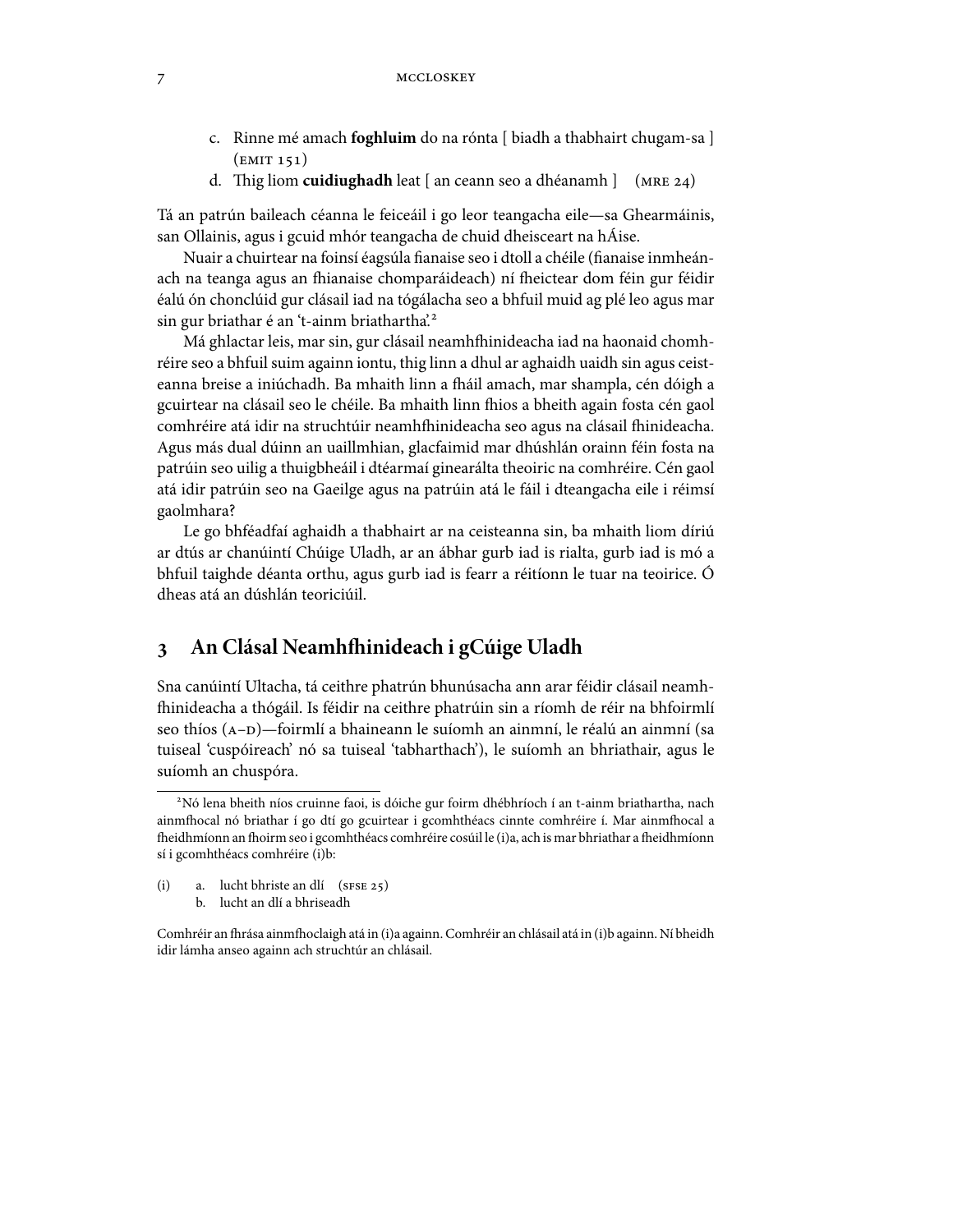- **A:** Ainmní—Cuspóir—a+Briathar—X
- **B:** Ainmní—Briathar—X
- **C:** do+Ainmní—Cuspóir—a+Briathar.—X
- **D:** do+Ainmní—Briathar—X

## **A: Ainmní—Cuspóir—a**+**Briathar—X**

Sa chlásal aistreach, roimh an bhriathar a bhíonn an t-ainmní agus an cuspóir díreach, agus bíonn an réimír a leis an bhriathar. Sa tuiseal cuspóireach (sa mhéid is gurb ann don tuiseal sin sa Ghaeilge) a bhíonn an t-ainmní agus an cuspóir díreach:

- $(15)$  a. i ndiaidh an doineann a cuid craobhacha a bhriseadh (ERON 31)
	- b. is éadóigh tú iontas ar bith a dhéanamh den chnoc  $(poc, q)$
	- c. Bhí súil aige teacht an tsagairt feabhas a chur ar a shaol ( $s$ FSE 23)
	- d. ach iad a n-intinn a chur le chéile  $(s<sub>SM 103</sub>)$
	- e. Ní bheadh ormsa ach lúcháir é í a fháil le pósadh (LA 73)

## **B: Ainmní—Briathar—X**

Sa chlásal neamhaistreach, roimh an bhriathar a bhíonn an t-ainmní agus is sa tuiseal cuspóireach arís a bhíonn sé (féach (16a,d,e)). Ní bhíonn cuspóir ar bith i gceist, ar ndóigh. Sa chás seo, ní bhíonn an réimír *a* leis an bhriathar.<sup>3</sup>

- $(16)$  a. in áit é pilleadh san áit a d'fhág sé  $(LA 80)$ 
	- b. Is cuimhin liomsa muid cruinniú i New York lá Fhéile Pádraig amháin  $(DM 106)$
	- c. le linn mé druidim leo (DD 121)
	- d. an fonn a bhíodh ar a athair é cuidiú le Bidí (SFSE 46)
	- e. nach raibh riaghal ar bith acú i n-aghaidh é seasamh (DMRE 306)

#### **C: do**+**Ainmní—Cuspóir—a**+**Briathar.—X**

Tá féidireacht amháin eile ann maidir le marcáil an ainmní—an réamhfhocal tabharthach a bheith roimhe.Isionann sa chásseo marcáil an chuspóra (é a bheith roimh an bhriathar) agus is ionann fosta marcáil an bhriathair (an réimír a a bheith leis):

- $(17)$  a. i ndiaidh dom m'uchtach a chailleadh (TD 29)
	- b. an dream ar dhóichí don tslaghdán iad a sciobadh leis (ICFF 94)

<sup>&</sup>lt;sup>3</sup> Ach amháin i gcás trí bhriathar eisceachtúla—a theacht, a dhul agus a bheith. Beidh tuilleadh le rá faoi seo ar ball.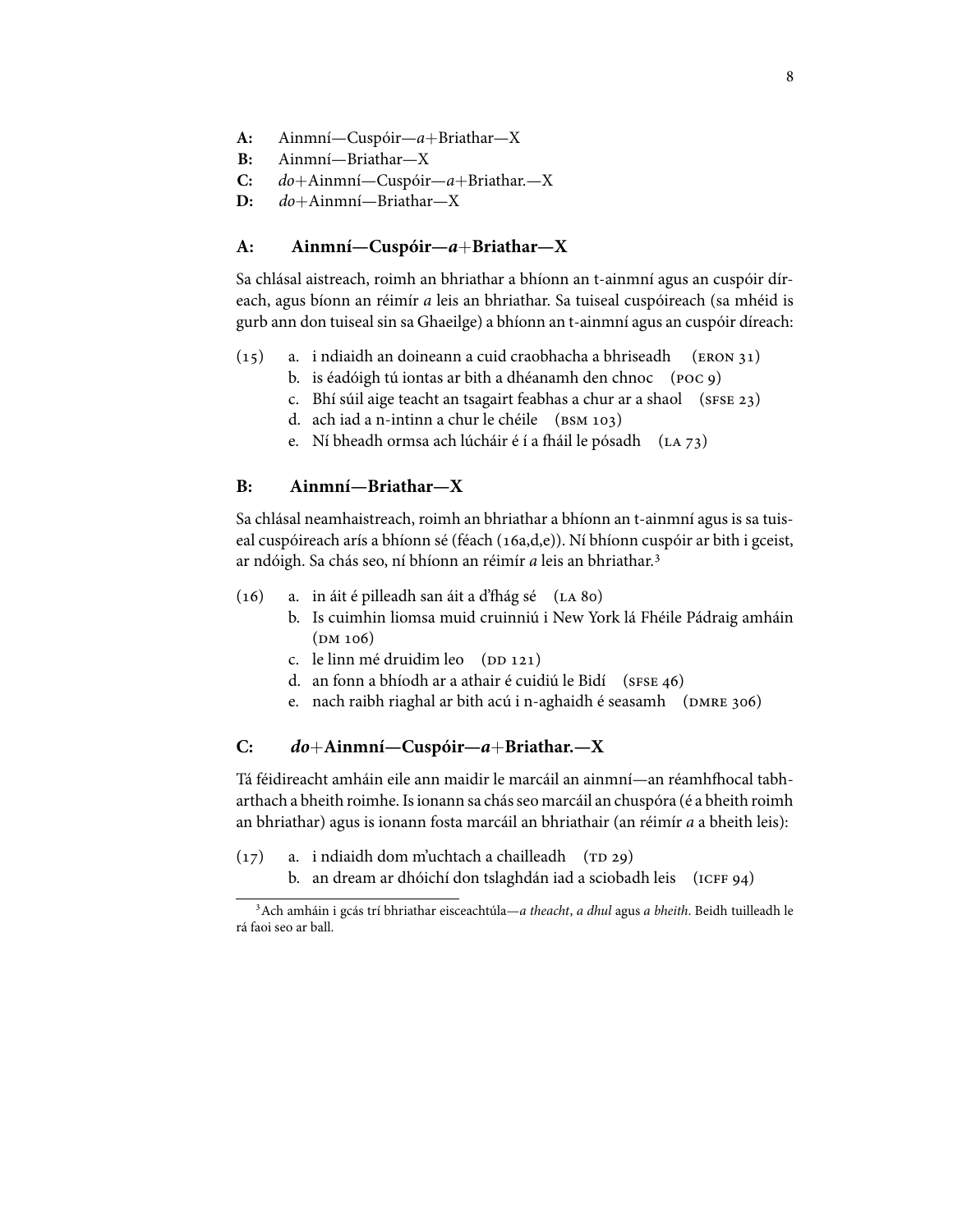#### **D: do**+**Ainmní—Briathar—X**

Tá fáil ar an fhéidireacht chéanna sa chlásal neamhaistreach, mar atá le feiceáil i (18). Sa chás seo arís, is ionann foirm an bhriathair agus an fhoirm a mbeifí ag dúil léi i gclásal neamhaistreach—gan an réimír a bheith léi agus gan ann ach an t-ainm briathartha lom:

- $(18)$  a. i ndiaidh do na Coláistí Ullmhúcháin druidim  $($ s $G$ c $163)$ 
	- b. cad chuige daoibh éirí rompu sin (LAOCHAS 13)
	- c. i ndiaidh dúinn toiseacht ar maidin  $(RR 73)$
	- d. Bliain i ndiaidh don dara cogadh mór toiseacht (RR 194)

An dá phatrún dheireanacha seo (c agus D), cé gur gnéithe lárnacha agus bisiúla iad i gcóras comhréire na canúna, tá siad teoranta, sa mhéid is nach bhfuil fáil orthu ach i dtimpeallachtaí áirithe (i gclásail ar comhlánú iad don réamhfhocal *roimh* nó *i* ndiaidh, i ceisteanna ar nós (18b), agus i réimse cúng comhthéacsanna eile). Ní phléifidh mé anseo na castachtaí éagsúla a bhaineann leis an dáileadh seo (ceal spáis), ach féach (McCloskey, 2001, 182-189), áit a bhfuil plé níos iomláine orthu.

## **Anailís**

Is saibhre i bhfad an córas seo—ó thaobh líon na bhféidireachtaí comhréire a chuirtear ar fáil ann—ná go leor dena córais a bhfuil staidéar déanta orthu. Mar sin féin, tá an córasféin, agus na ceithre phatrún is bunús dó, intuigthe go maith i gcomhthéacs a bhfuil foghlamtha le scór go leith bliain nó mar sin anuas fá structúr an chlásail. Mar phointe tosaigh, is féidir glacadh leis an struchtúr i (19) mar bhunchreatalach don chlásal briathartha (i gcoitinne nó sna teangacha deisghabhálacha ar a laghad):



Sé sin le rá, lena chomhlánú a nascann an briathar ar dtús, leis an ghrúpa comhréire  $\gamma$  a dhéanamh. Ina dhiaidh sin a nascann  $\gamma$  leis an ainmní le frása  $\beta$  a chumadh. Is é an briathar, mar sin, croílár an chlásail. Leanann den struchtúr seo fosta go mbíonn an t-ainmní i gcónaí níos airde sa struchtúr ná an comhlánú, agus is í an tréith struchtúrtha sin is bun do na difríochtaí uilig a dhéanann idirdhealú idir ainmní agus comhlánú.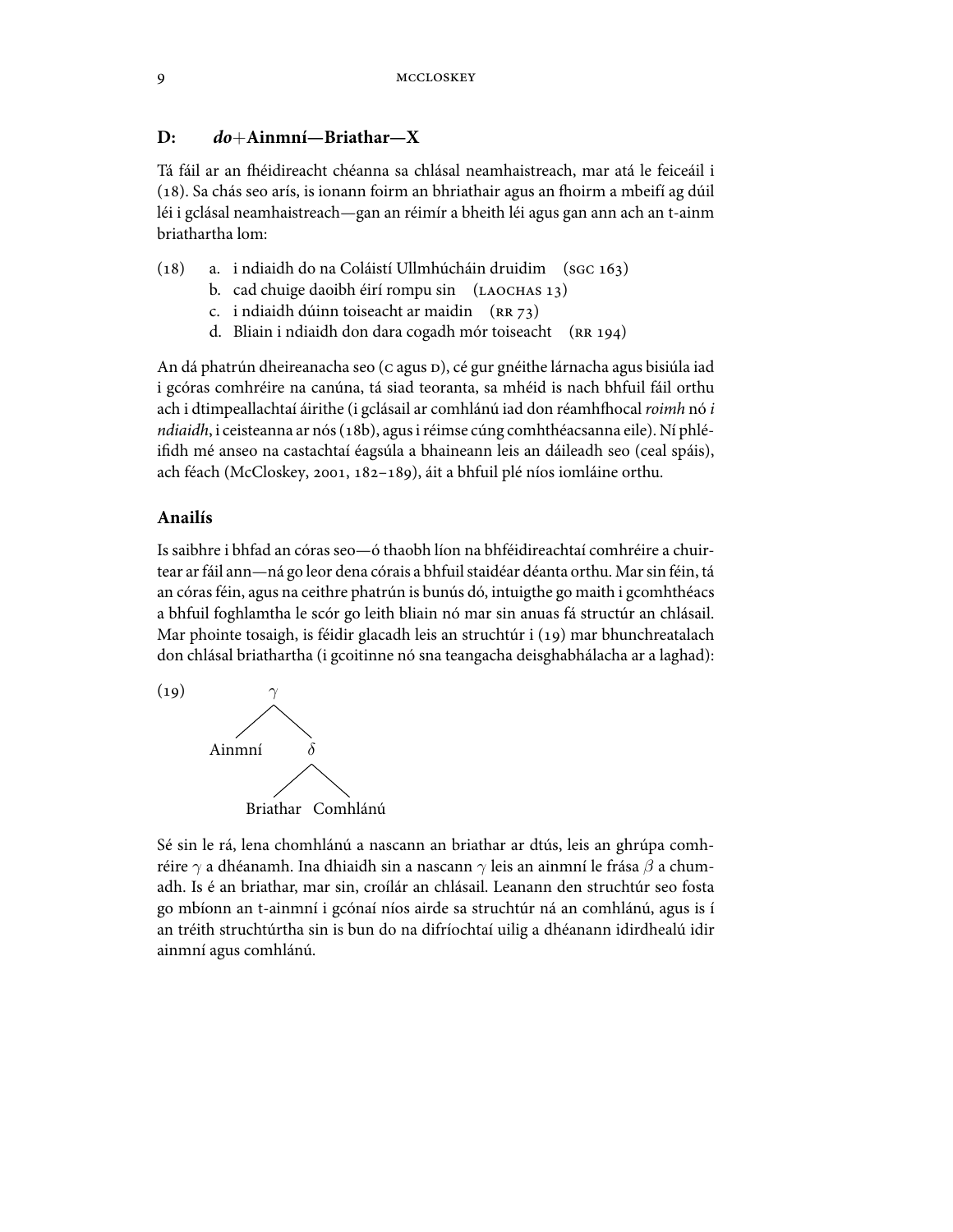Briathar lom (préamh briathair gan foirceann deilbhíochta) atá i gceist i (19). Is beag teanga a bhfuil ar a cumas briathar lom mar sin a úsáid. Go hiondúil, caithfear cur leis an phréamh le go bhféadfaí briathar a fhuaimniú agus a úsáid. Bealach amháin le sin a dhéanamh ná tríd tógáil arís ar a bhfuil de struchtúr i (19) againn agus Aimsir nó Modh a chur leis:



Is é an struchtúr  $\gamma$  atá mar chomhlánú ag eilimint na hAimsire i (20). Agus más clásal diúltach atá i gceist, caithfear cur arís leis an struchtúr atá i (20), agus an struchtúr  $\gamma$  féin a bheith mar chomhlánú ag an mhír dhiúltach:



Sa Ghaeilge, agus i gcuid mhór teangacha eile, déantar comhnascadh idir préamh an bhriathair agus eilimint na hAimsire, sa dóigh is go mbíonn mar thoradh na hoibre seo uilig againn struchtúir ar nós (22):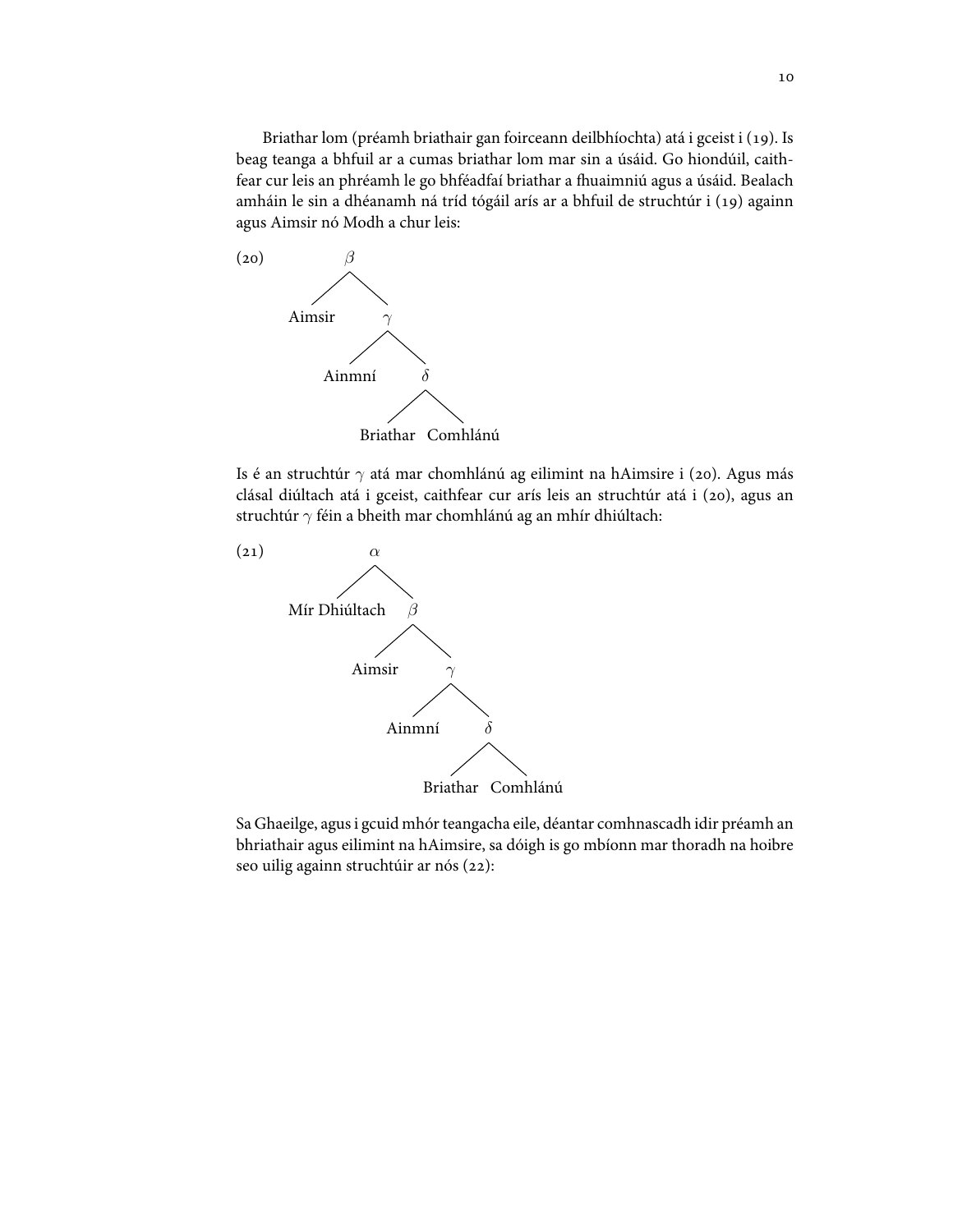

I gclásail fhinideacha amháin a tharlaíonn an sórt seo comhnasctha go hiondúil (Pollock, 1989), (Belletti, 1990), agus ar an ábhar sin is cóngaraí i bhfad struchtúr an chlásail neamhfhinidigh don bhunchreatalach (21) ná structhúr an chlásail fhinidigh, mar tá le feiceáil i (23). Ina bhunshuíomh a bhíonn an briathar i gcás mar seo:

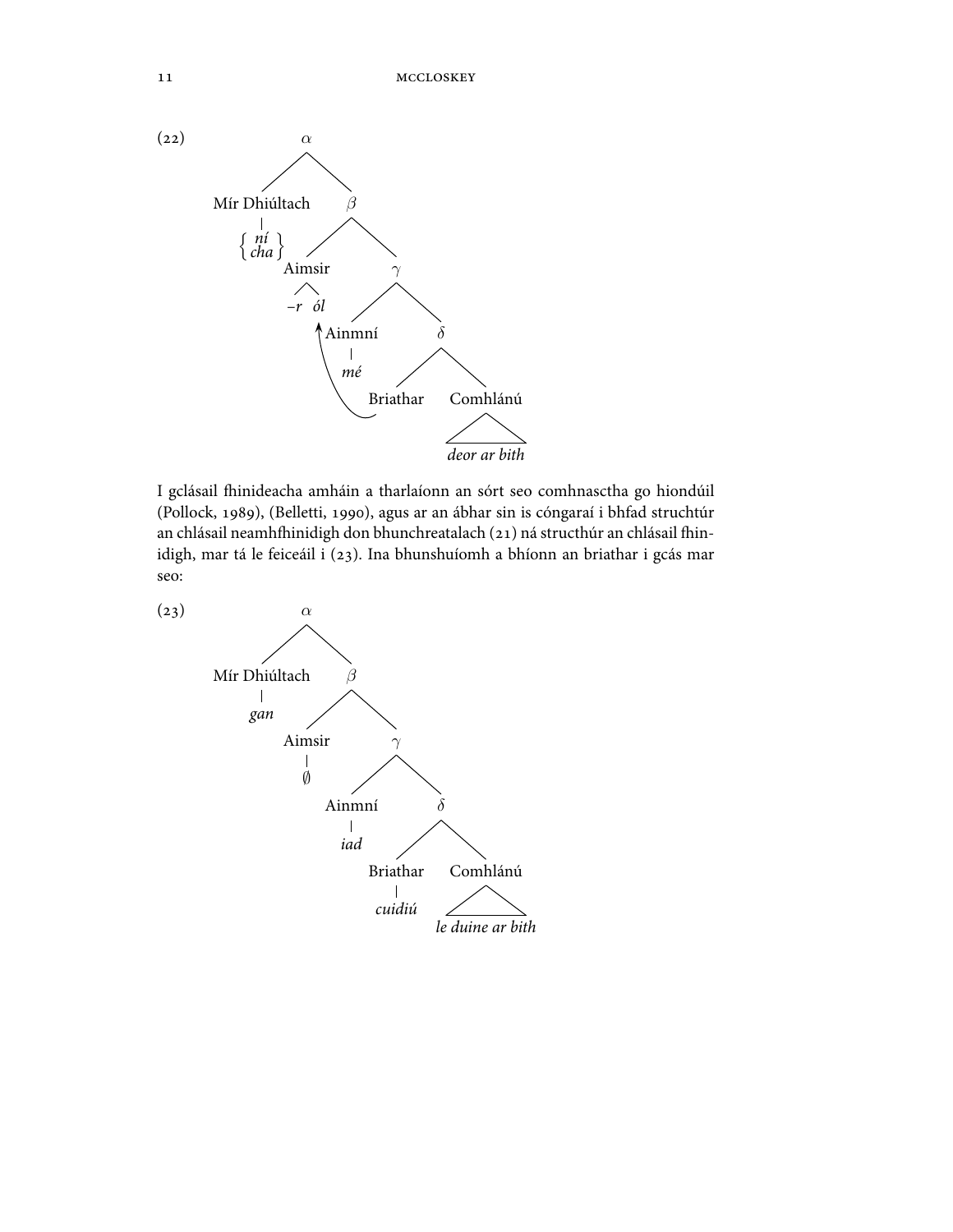Trí ghléas comhréire (de bhreis ar an bhunstruchtúr()) a rialaíonn cuma an chlásail neamhfhinidigh ar an dromchla:

- 1 Cuspóir díreach a chur chun tosaigh—é a aistriú fhad le suiomh díreach roimh bhunshuíomh an bhriathair. Object Shift a thugtar ar an phróiséas seo agus baintear leas fosta as san Íoslainnis, i gcuid mhor teangacha Lochlannacha, i gcuid mhór teangacha de chuid dheisceart na hÁise, sa Ghearmáinis agus san Olláinis (más fíor do Zwart (1993, 1994, 1997)), agus in go leor teangacha eile ar fud na cruinne.
- 2 Ainmní an chlásail neamhfhinidigh a réalú ar an dromchla sa tuiseal cuspóireach (cp an Laidin Chlasaiceach, an Ghréigis Chlasaiceach, (McCloskey, 1986)). Deis chomhréire í seo nach mbaintear leas chomh coitianta aisti agus a bhaintear as an chéad cheann ar an liosta seo, ach is ann di.
- 3 Ainmní an chlásail neamhfhinidigh a réalú ar an dromchla sa tuiseal tabharthach— (McCloskey, 2001). Deis chomhréire í seo a mbaintear leas an-fhorleathan aisti  $((Harris, 1981), mar shampla).$

Is í feidhm na réimíre *a* sa chlásal neamhfhinideach, mar sin, struchtúr aistreach a mharcáil—cuspóir an bhriathair neamhfhinidigh a réalú sa tsuíomh cuí (an cuspóir sin a bheith díreach roimh an réimír) agus sa tuiseal cuí (an tuiseal 'cuspóireach').

Is féidir a rá go hachomair, mar sin, gurb é atá againn i gcóras Chúige Uladh an toradh a mbeifeá ag dúil leis ó thaobh na teoirice de, dá dtiocfadh na féidireachtaí éagsúla neamhspleácha seo le chéile in aon teanga amháin.

# **Canúintí an Deiscirt**

#### **Patrún A**

Tá le rá ar dtús go bhfuil an patrún 'Ultach' A le fáil go forleathan i measc chanúintí uilig na Nua-Ghaeilge, cé go mbreathnaítear air go minic mar thréith chomhréire nach bhfuil le fáil ach i gCúige Uladh. Is fíor gur líonmhaire na samplaí agus gur minice a úsáidtear an patrún ó thuaidh, ach is ann dó i gcanúintí uilig na Gaeilge, más mar ghné imeallach den chóras féin é i gcuid chanúintí an deiscirt. Tá seo le feiceáil go soiléir sna samplaí agus sna figiúirí seo thíos. Mar is faide ó dheas don chanúint, is amhlaidh is teirce dona samplaí, ach níl canúint ar bith nach bhfuil an

<sup>&</sup>lt;sup>4</sup>Is ionann an réimír seo, is dóiche, agus an eilimint  $v$  (an briathairín aistreach a dhéanann briathar de phréamh neodrach) i gcuid teoiricí Chomsky agus Angelika Kratzer. Féach Kratzer (1994, 1996), Chomsky (1995, 2001).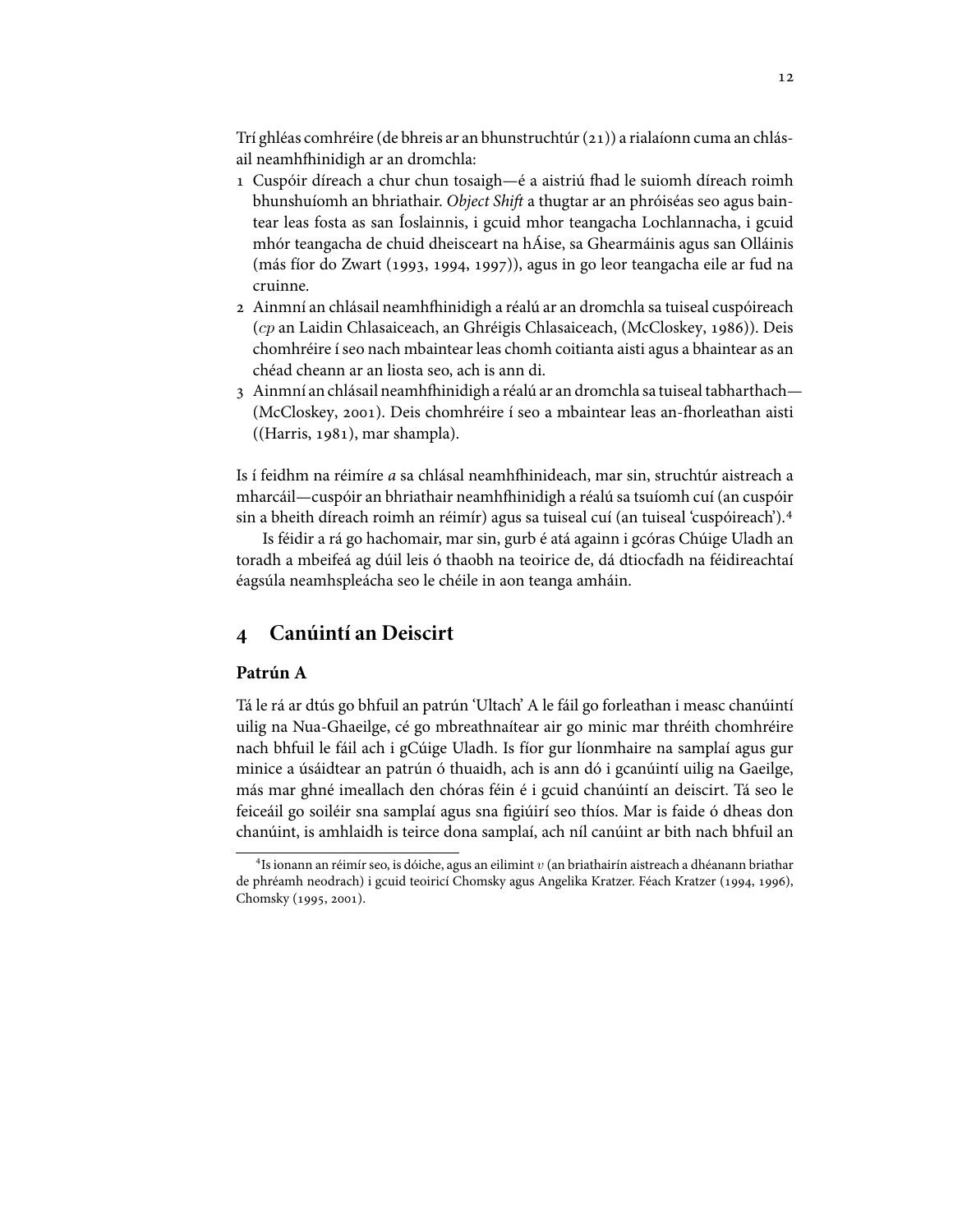patrún le fáil inti:

Tír Chonaill: 207 sampla

**Maigh Eo**: 11 sampla

- (24) a. taréis é tamall fada a chaitheamh faoi'n a chúram  $(LLM 25)$ 
	- b. Taréis mé naoi lá chaitheamh as baile  $(LLM 41)$
	- c. tar éis iad an Paidrín a rá (PMB 17)
	- d. ach iad a anam a ligean saor leis  $(pMB 77)$
	- e. b'fhearr leis bó bás a fháil air (PMB 115)
	- f. agus iad ar fad ansin a saol a chaitheamh in umar na haimiléise ( 148)
- (25) a. ní maith liom thú an teach a fhágáil (PMB 190)
	- b. Dheamhan ar dhóichide anCháisc a bheith ar an Domhnach ná na buachaillí dubha ruaig a thabhairt amach. (PMB 203)

#### **Gaillimh**: 6 shampla

- (26) a. … ná mé m'am breá uasal a chaitheamh i mo staic sa mbaisteach (FNDG (99)
	- b. Muid ár gciall is ár mbrí a athrú thar oíche  $( FNOG 131)$
	- c. ní raibh d'fhadhb ann ach iad a chéile a aimsiú (SD 212)
	- d. Ach beirt nó triúr … mata tuí a chasadh air (Corr na Móna,  $168)$
	- e. Ba mhaith liom thú mé a focáil  $(SNF 251)$
	- f. mura mbeadh ann ach muid a chéile a fheiceáil trasna na ngarrantaí  $(SNF 254)$

## **Contae an Chláir**: 3 shampla

- $(27)$  a. le línn é an ceann a chuir isteach  $(LSUE 14)$ 
	- b. nár 'úirt mé leat ... tú féin an gró a dhéana (LSUE 48)
	- c. I n-ionad í an croí a bhuala  $(LSUE 199)$

## **Contae Chiarraí**: 4 shampla

- (28) a. an misde leat mé milseán do thabhairt don bhfear so  $(F 152)$ 
	- b. giuirléidí … ná teastódh uaidh Sasanach nó éireannach nó Eskimo iad a fheiscint (NCN 25)
	- c. Ní chuirfinn mórshuim i mbean gal tobac a ól (AI 198)
	- d. gan fear an Oileáin oiread agus lámh a bhualadh ar pé earra a bhí acu  $(LAN 16)$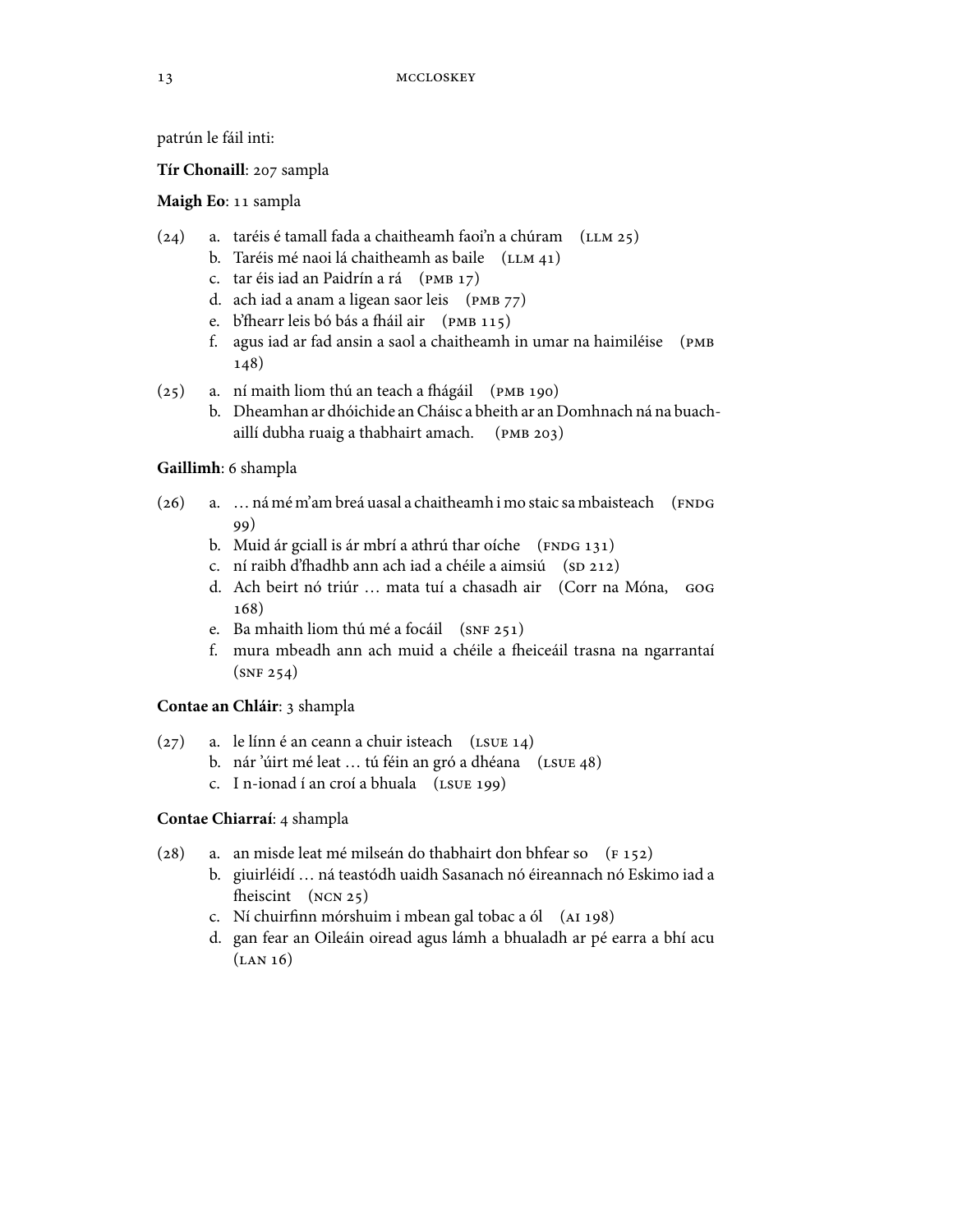**Na** Déise: 2 shampla

- $(29)$  a. Is cuimhin liom féin m'athair láir a cheannach  $(ASL 121)$ 
	- b. ar eagla gurbh ait leat mé duine a chur ina bhun a bhí an fad sin ó bhaile  $(DR 39a)$

Agus mar a chéile fosta na canúintí uilig sa mhéid is a bhaineann sé leis na patrúin a bhfuil ainmní sa tuiseal tabharthach iontu. Sé sin le rá, tá patrún c agus patrún D thuas le fáil i gCúige Mumhan (féach (30)) agus i gCúige Chonnacht (féach (31)).

#### **C: do**+**Ainmní—Cuspóir—a**+**Briathar.—X**

- (30) a. cupla lá roimh dó na ceithre fichid a shlánú (STH 90)
	- b. tar éis dó an abhainn a chur de  $(rNF 93)$
	- c. tar éis don Athair Vincent an Scraithean a ghlacadh ar cíos (ASL 92)
	- d. i dtaobh dó a chroí a ligint le hAnita (AGMTS 9)
	- e. tar éis do Chiaránn an glaoch a fháil am tae (DII 33)
- $(31)$  a. tar éis dó é féin a náiriú ar chlár teilifíse  $(1A\ 498)$ 
	- b. Cén fáth dom an t-ábhar seo a tharraingt chugam  $(\text{cST } 56)$
	- c. Agus in áit dó dul amach agus an bhó a bhleán  $(s)$ s  $(4)$
	- d. I ndiaidh dó cuairt a thabhairt ar fud an oileáin (FCME 151)
	- e. tar éis do lucht na Parlaiminte an caisleán a thógáil (STL 233)

#### **D: do**+**Ainmní—Briathar—X**

Agus mar fhocal scoir: murb ann do chuspóir díreach (.i. i gclásail neamhaistreacha), ní ann ach oiread don réimír:

- $(32)$  a. Cad ina thaobh duit díriú ar Chadden ( $PAA 118$ )
	- b. tar éis dóibh cuardach dóibh thall is abhus  $(OPR1 182)$
	- c. tar éis dóibh críochnú san Ollscoil (DII 168)
	- d. Gairid tar éis do Rosa pósadh (ODR1 77)
	- e. tar éis dó ar dtús teacht i láthair an chruinnithe (STH 163)

Fhad leis an phointe seo, is mar a chéile, a bheag nó a mhór, na canúintí uilig. Roimh an bhriathar a bhíonn an cuspóir díreach, más ann dó, agus is le réalú an chuspóra dhírigh a bhaineann an réimír aistreach a/do.

Díol suntais é, imo thuairimse, gurb iad na patrúin is fearr a réitíonn le prionsabail na teoirice gurb iad is líonmhaire agus is leithne dáileadh i measc chanúintí na nua-theanga.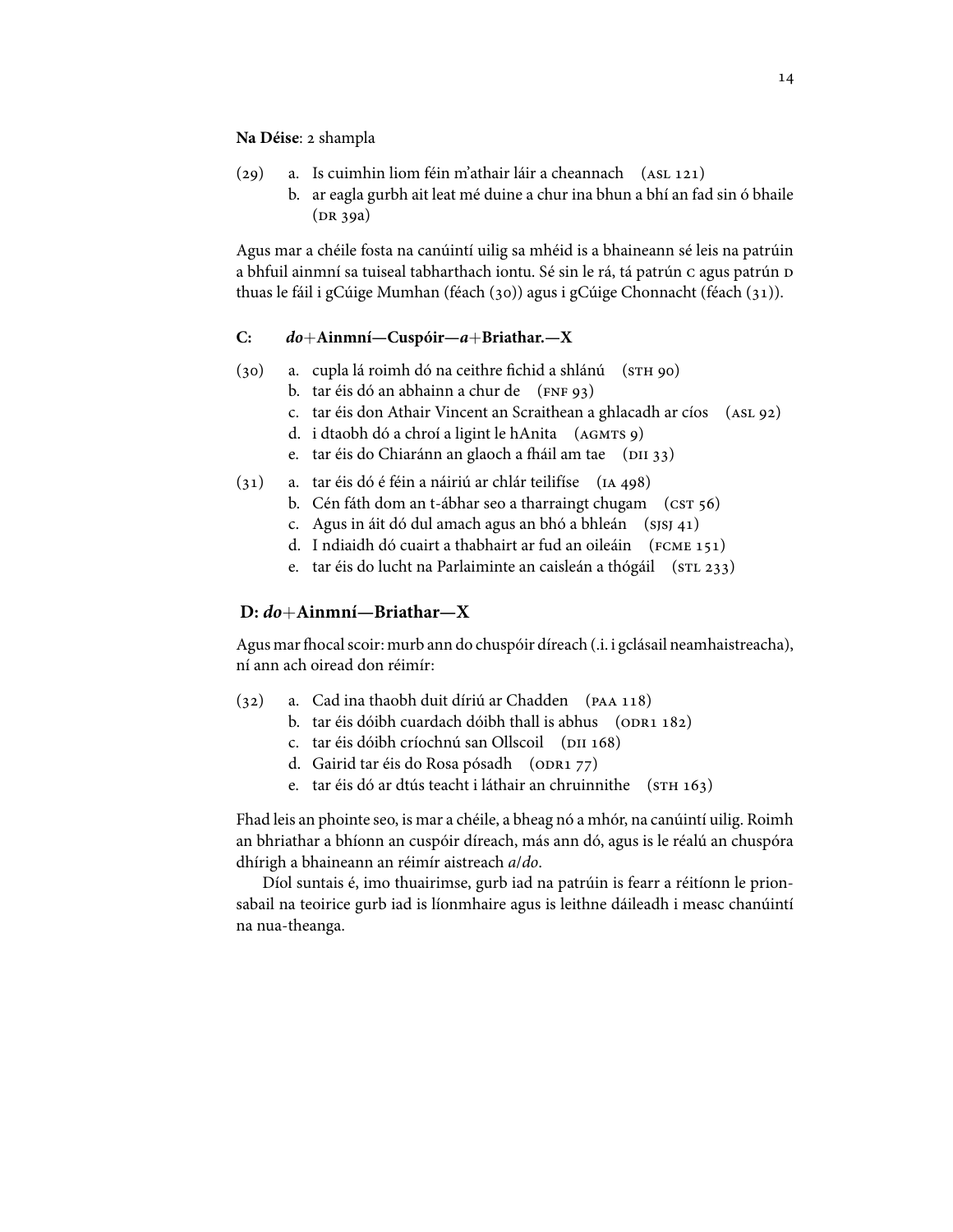# **Na Patrúin Eisceachtúla**

Ach, tá patrúin agus féidireachtaí eile fosta ann, agus is diamhraí i bhfad iad agus is deacra iad a láimhseáil i dtéarmaí na teoirice. I gCúige Mumhan agus i ndeisceart na Gaillimhe atá na patrúin seo le fáil. Ní dhéanfaidh mé iarracht ar bith anseo scéal na Gaillimhe a phlé.

Seo thíos na patrúin bhreise atá i gceist agam.

#### **E: Ainmní—a**+**Briathar—X**

Tá ar dtús struchtúr neamhaistreach annn agus an t-ainmní sa tuiseal cuspóireach arís. Ach tá tréith aisteach bhreise leis an struchtúr seo—an réimír a (nó do in áiteacha agusiréimeanna áirithe) a bheith leis an bhriathar, cé nach struchtúr aistreach atá ann:

- $(33)$  a. 'e cheal aon bhean a fhanacht acu  $(BB99)$ 
	- b. is ann is dóchúla duit é a bhualadh leat  $(AI106)$
	- c. scéal ... mar gheall ar chailín óg a thitim i ngrá  $(MB 126)$
	- d. gur mé faoi ndeara é a thitim  $(ACS<sub>42</sub>)$

#### **F: Ainmní—a**+**Briathar—Cuspóir Ginideach**

Sa darna áit, tá struchtúr aistreach ann, an t-ainmní sa tuiseal cuspóireach arís, agus an réimír a (do) a bheith leis an bhriathar. Ach sa chás seo, is i ndiaidh an bhriathair a bhíonn an cuspóir díreach agus is í foirm an ghinidigh a bhíonn air (ach nach i gcónaí is féidir an tuiseal sin a aithint thar thuisil eile).

- $(34)$  a. B'áil liom tusa do thabhairt taithí dhom  $(F 150)$ 
	- b. Ar mhiste leat mise do phlé mo chúise féin ad' choinnibh (L 119)
	- c. ná é féin do thabhairt ainmne an bhithiúnaigh ar dhuine éigin eile ( 146)
	- d. Le linn Fhinn a chur an uisce ar láimh Dhiarmada ( scL 98)
- $(35)$  a. agus tar éis eisean do dheunamh cainnte leó  $(F 108)$ 
	- b. gan é do thabhairt cómhraic éigin uaidh (F 197)
	- c. tá an t-iúna ortha aon duine dh'fhágaint na lice seo (soor 171)
	- d. Ná cuirid na neithe sin buairt ort .i. tú dh'fhágháil bhuaidh go saoráideach L<sub>39</sub>

<sup>&</sup>lt;sup>5</sup> Ach féach Ó Curnáin (1996), áit a bhfuil plé ar chuid mhór den fhianaise. Is dóiche gurb í Gaeilge na Gaillimhe is saibhre i measc na gcanúintí ó thaobh líon na bpatrún seo atá le fáil inti—patrúin ina measc nach bhfuil plé ar bith anseo orthu.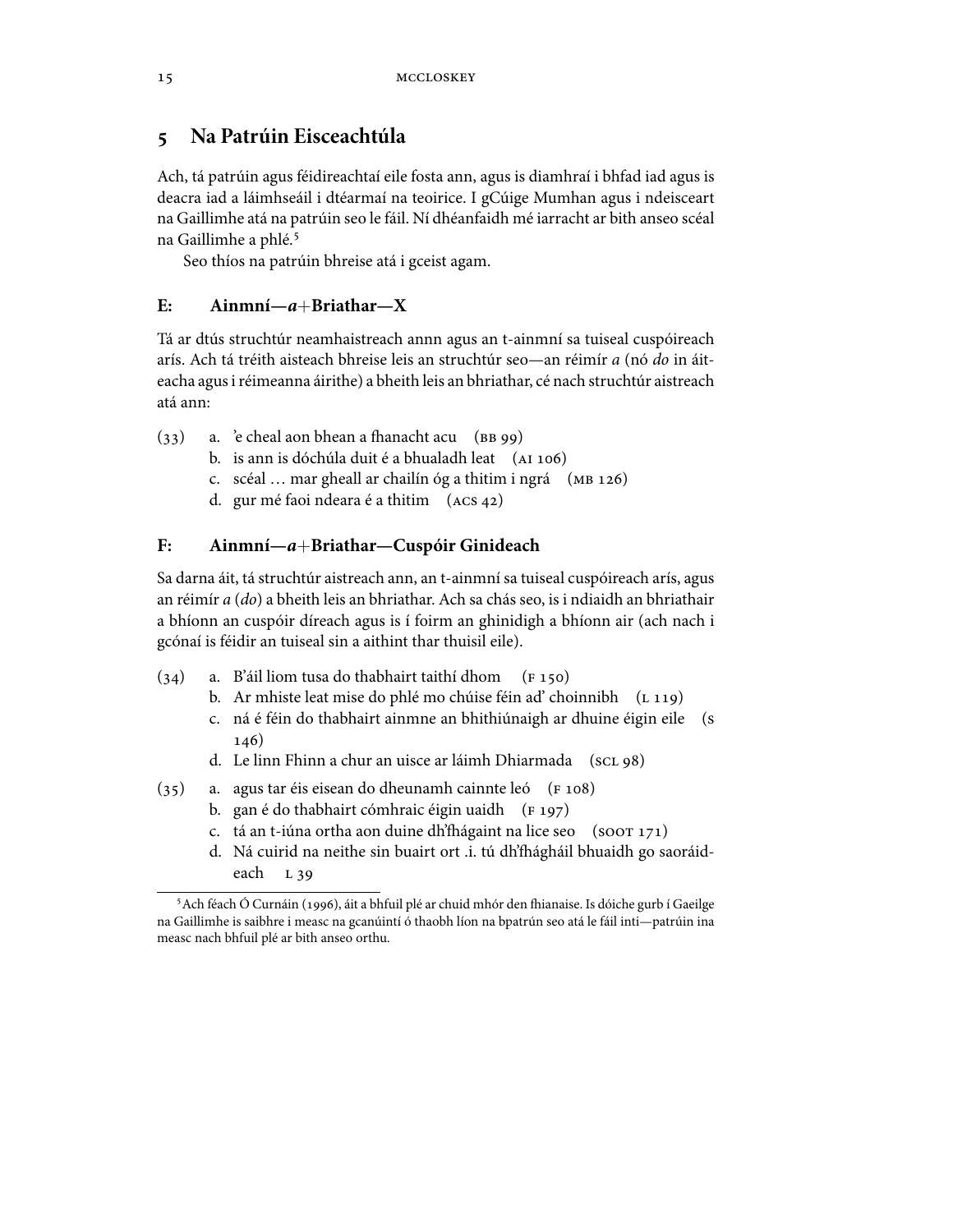Tá níos mó ná ceist amháin a ba cheart a fhuascailt i dtaobh na struchtúr seo.

Ba mhaith linn a thuigbheáil sa chéad áit cén fáth a mbíonn an réimír do/a leis an bhriathar i gcás Patrúin E. Mar a chonaic muid níos luaithe, tá neart fianaise ann gurb í feidhm na réimíre seo struchtúr aistreach a mharcáil. Ní lú meachán na fianaise sin i gcanúintí na Mumhan ná i gcanúint ar bith eile, rud atá le feiceáil, mar shampla, sna cásanna is bunúsaí ar fad—clásail gan ainmní:

```
(36) a. chun iad a thabhairt isteach anso insan Oileán (CLENS 067)b. Beimid in ann labhairt le chéile (DL_113)
```
Insna cásanna simplí seo uilig, tá an patrún bunúsach le feiceáil arís—ní ann don réimír ach sa struchtúr aistreach—nuair is ann do chuspóir. Mar an gcéanna arís i gcás na contrárthachta idir Patrún c agus Patrún D thuas—ní ann don réimír munarb ann don chuspóir. Is ar an ábhar seo a deirim gur patrún eisceachtúil Patrún . Munarb ann don chuspóir i gcás (33), cén fáth an réimír a bheith ann?

# **Súil Níos Géire ar na Fíricí**

Creidim go bhfuil fuascailt na ceiste sin le fáil ach muid súil níos géire a thabhairt ar na fíricí (agus ar phatrúin áirithe minicíochta go háirithe).

Fiú má chuirimid ar leataobh an briathar substainteach, níl ann ach dornán anbheag briathra a ghlacann páirt i bPatrún E. 251 sampla ar fad atá againn den tógáil seo. Ina measc sin, na briathra seo a leanas atá le fáil sa phatrún agus is de réir na minicíochtaí a thugtar thíos atá siad ann:

```
teacht 75
dul 
fanúint 26
titim 24
imeacht 
Iomlán: 190 (%76)
```
Is é sin le rá: seachtó a sé faoin chéad dena samplaí atá againn a bhfuil an déanamh seo orthu, ceann dena cúig bhriathar sin thuas atá mar bhunús leo.

Díol suntais fosta é i gcuid mhór téacsanna nach bhfuil oiread agus sampla amháin de Phatrún E le fáil—trí leabhar de chuid Ger Uí Chíobháin, mar sampla, ceithre leabhar de chuid Maidhc Dáinín Uí Shé, agus leabhar amháin de chuid Sean Pheats Tom Uí Chearnaigh, mar shampla.

Chomh maith leis sin, i gcuid mhór téacsanna, níl de shamplaí ann ach iad siúd atá bunaithe ar an chúig bhriathar sin thuas. Mar seo atá i gcás trí leabhar de chuid Phádraig Uí Chíobháin, mar shampla, nó i gcás Leabhar Sheáin Uí Chonaill. Seo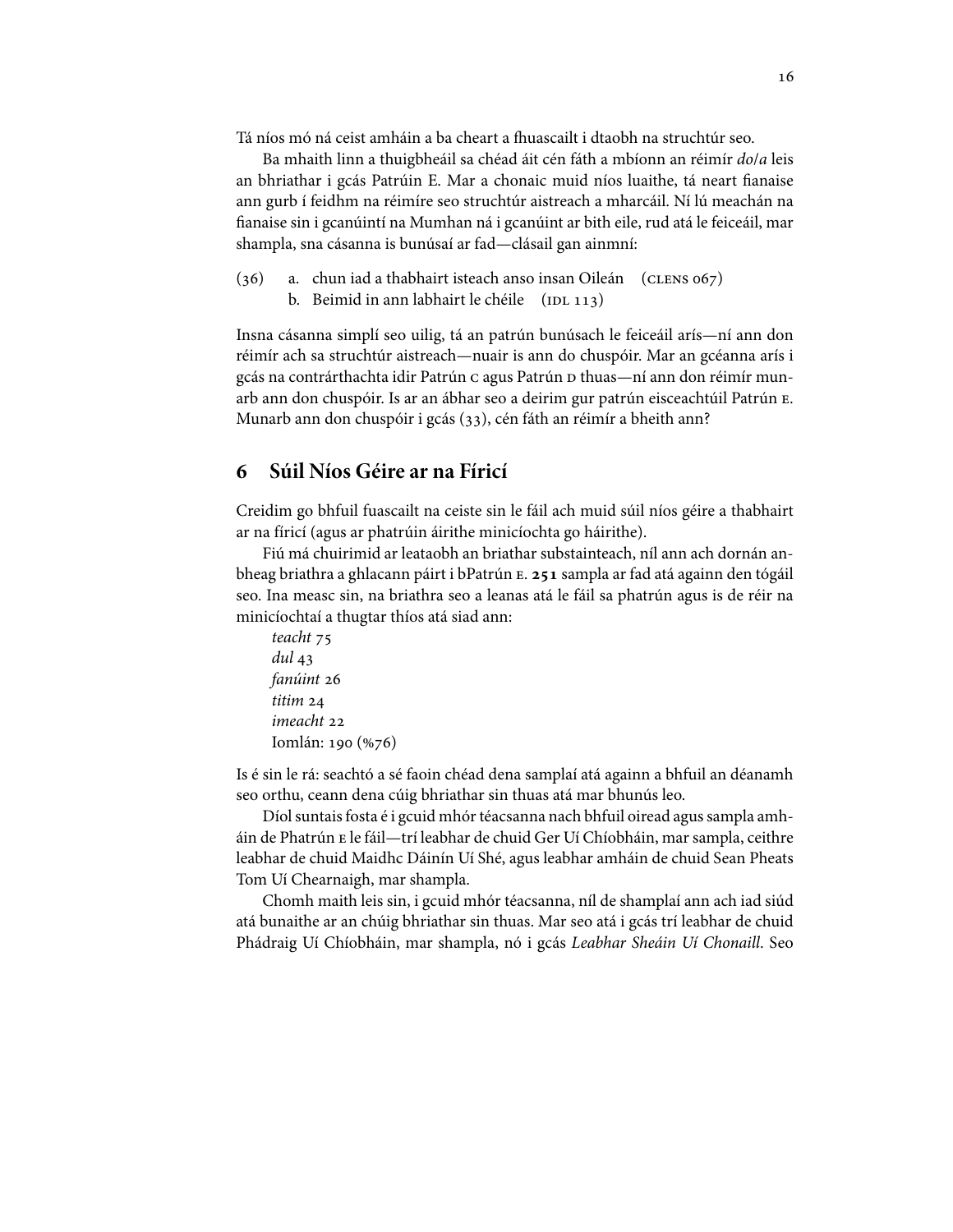thíos, mar léiriú air sin, na samplaí uilig de chuid Phatrún E atá le fáil i Leabhar Sheáin Uí Chonaill.

b'fhearr liom tú féin a dhul ann (<code>LSUC 23</code>)  $chun \text{\'e} a dhul isteach ann (LSUC035)$ Ba mhar a chéile é ghabháil tríothu  $(\text{LSUC }43)$ 'dir sin agus a' sgoláire bocht ghabháil a' bóthar (LSUC 153) bhí áthas ortha iad do theacht chúha (LSUC 90) beagáinín uíheanta t'réis é theacht (LSUC 177) th'réis é theacht (LSUC 96) ar eagala aon ní a theacht air  $($ LSUC 116 $)$ ar dhuin' aca fhanúint i n-a theannta (LSUC 46) is cuma liom iad fhanúint ann nó as (LSUC 60) é a fhanúint i n-acharann ann (<code>LSUC 91</code>) níor mhaith leis an mada rua imeacht  $(\text{LSUC } 3)$ 

cúpala lá th'réis í imeacht (LSUC 118)

Mar sin, is gné sort imeallach den chóras gramadaí Patrún E-patrún nach bhfuil ag gach cainteoir agus nach bhfuil le fáil in achan chineál téacs. Creidim gur fíor an méid seo faoi Phatrún F fosta, ach ní dhéanfaidh mé iarracht an fhianaise sin a mheá san aiste seo.

B'fhéidir go gceapfaí go bhféadfái na sonraí seo a mhíniú ar an bhun gur briathra an-choitianta sa teanga tríd síos iad na briathra atá liostáilte thuas. Más fíor gur fusa na briathra seo a fháil i gcoitinne ná briathra eile, seans nach bhfuil rud ar bith le míniú anseo. D'fhéadfaí a mhaíomh go bhfuil siad le fáil go minic i bPatrún E cionn is iad a bheith le fáil chomh minic céanna sa teanga i gcoitinne.

Ach ní leor seo mar mhíniú. I measc grúpa samplaí den mhéid chéanna a roghnaíodh go fánach, seo mar a bhí an patrún minicíochta:

tar 16 dul fan tit 3 imigh 3 Iomlán:

Sé sin: is minice i bhfad na briathra seo i bPatrún E ná sa teanga i gcoitinne. Tá míniú eile ar an scéal ag teastáil.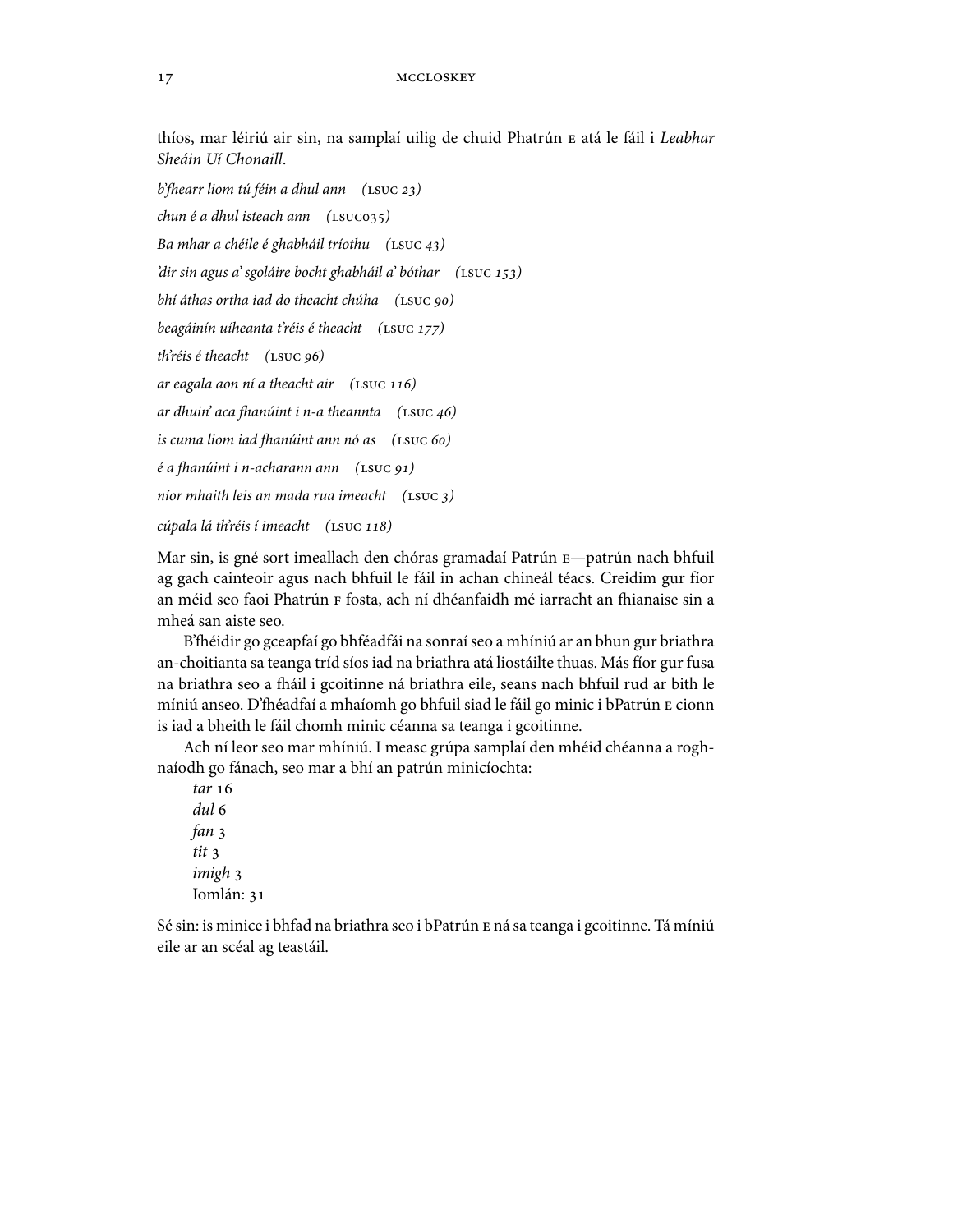# **Creatalach Teoirice**

Taobh amuigh dena bunbhriathra thuas, níl le fáil i mbunús na dtéacsanna ach dornán beag briathra eile agusiad an-ghann arfad i gcomparáid leis an chéad ghrúpa. A mbunús mór, níl acu ann ach sampla amháin nó dhá shampla:

breith ar;críochnú; dúnadh; bualadh; léim; tosnú; stad; scarúint; neartú; aistriú; dúiseacht; tarlachaint/tarlú; bá, cailliúint; fuaradh; maireachtaint; iompáil amach, éirí; bogadh; filleadh

- $(37)$  a. Is mór an tabhartas a leithéid a bhualadh trasna ar dhuine  $(ACS 164)$ b. agus mé a thosnú san am ceart  $(AL 91)$ 
	- c. i ndiaidh a anama do scarúint lena chorp  $(AO 67)$
	- d. ba bhaol dó an sagart do bhualadh uime  $(AO74)$
	- e. Ní thaitneodh sé leo an ghaoth do neartú le héirí na ré  $(AO 81)$
	- f. Nach olc an bhail ar an bhfear bocht san an t-asal breá san a chailliúint air  $(AII 98)$

Anois, nuair a scrúdaímid liosta na mbriathra seo, is léir go mbaineann siad uilig leis an aicme bhriathra ar a dtugtar 'briathra neamhchuspóireacha' (unaccusative verbs). Trí thréith bhunúsacha is saintréithe dona briathra seo

- Briathra iad nach mbíonn acu ach aon chomhlánú amháin agus (cionn is nach gcuireann siad gníomhaí in iúl) ní ainmí an comhlánú sin ar leibhéal an struchtúir domhain. D'fhéadfaí a rá mar sin gur briathra iad nach bhfuil acu ar leibhéal an struchtúr domhain ach cuspóir díreach agus ní ainmní.
- Ach is briathra neamhaistreacha iad fosta, sa mhéid is nach mbíonn ar a gcumas (go hiondúil) cuspóir díreach a bheith acu ar an dromchla. Mar sin:
- An rud is minicí a tharlaíonn go ndéanann ainmní ar an dromchla den aon chomhlánú amháin a bhíonn acu.

Sin gháthchomhréir na mbriathra neamhchuspóireacha. Ón uair a chéad-tháinigtheas ar an choincheap (Perlmutter (1978), Burzio (1986)), tá leas bainte as le cuid mhór patrún comhréire a shoiléiriú agus a mhíniú i réimse leathan teangacha (ina measc an Ghaeilge; féach McCloskey (1996)).

Más iontaofa an méid sin, agus más briathra neamhchuspóireacha na briathra uilig ara dtógtar Patrún E, (i) tá ar ár gcumas comhréir an phatrúin sin a thuigbheáil agus (ii) tá ar ár gcumas fosta a thuigbheáil cad chuige a bhfuil stadas imeallach agus neamhsheasmhach ag Patrún E.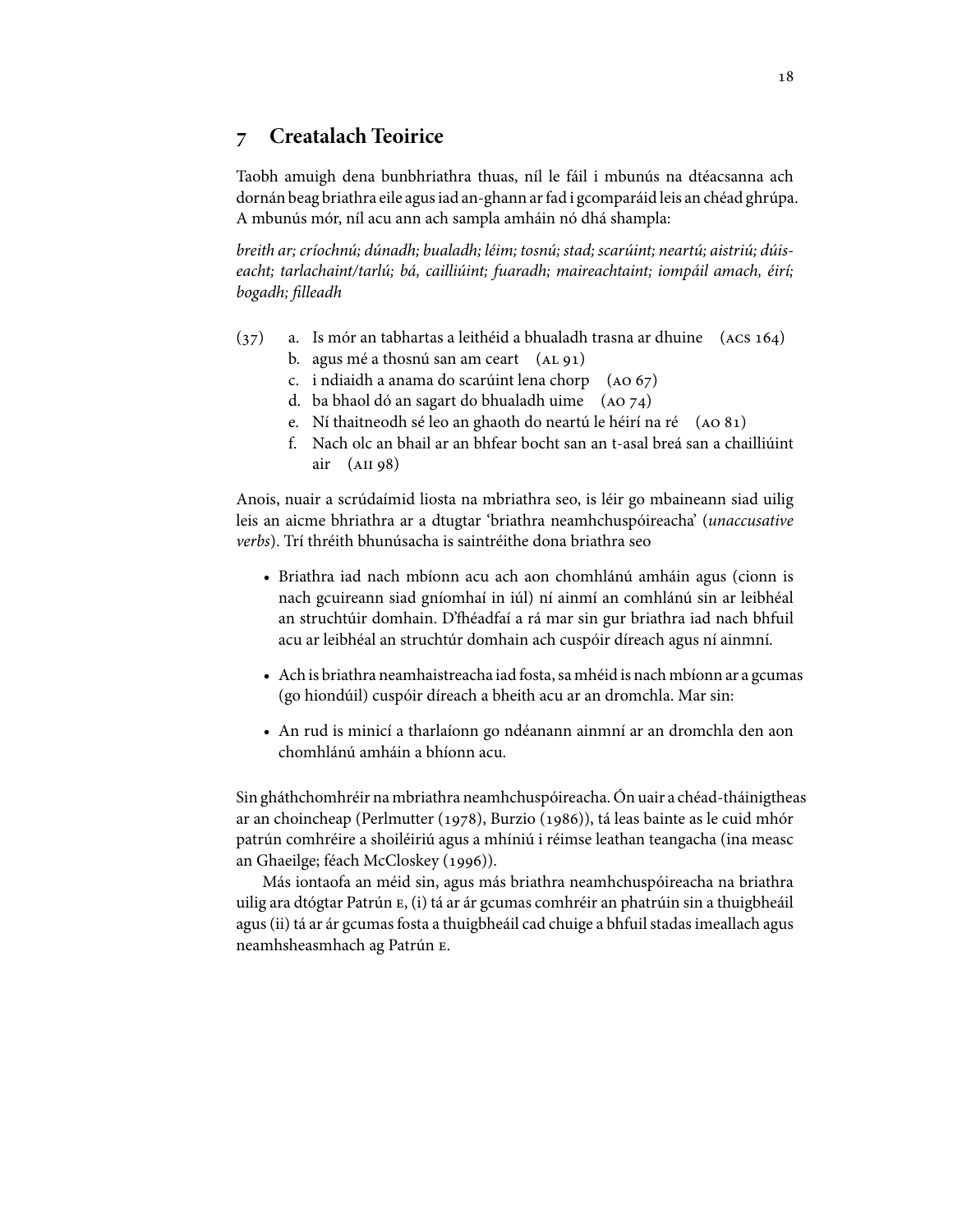Mar atá léirithe roimhe seo, is í an réimír a/do comhartha sóirt an struchtúir aistrigh sa chlásal neamhfhinideach i gcanúintí uilig na Nua-Ghaeilge. Mar sin, is féidir linn an rud is nádúrtha (agus an rud is fearr a réitíonn le fianaise eile na teanga) a rá i dtaobh chomhréir sampla mar (38):

#### (38) 'e cheal aon bhean a fhanacht acu (BB 99)

Is féidir a rá gur cuspóir díreach  $[a \circ n \circ b \circ n]$  i (38), agus gur clásal gan ainmní a leithéid de chlásal (.i. Patrún E) (féach McCloskey (1996, 1998, 2001), Mac Cana agus Ó Baoill (1997)). Is ann don réimír cionn is go bhfuil cuspóir díreach (ar an dromchla) sa chlásal. Sé sin le rá: is í úsáid rialta na réimire atá againn i (38) agus i bPatrún E trí chéile.

Ach leanann den ainilís seo fosta go bhfuil mar dhúshraith ag Patrún E grúpa briathra a bhfuil cáilíochtaí eisceachtúla á leanúint—iad a bheith neamhchuspóireach agus aistreach. Go hiondúil, ní bhíonn cuspóir díreach ar chor ar bith ar an dromchla ag an bhriathar neamhchuspóireach (sin díreach bunús an téarma unaccusative nó 'neamhchuspóireach—briathra iad seo nach leanann an tuiseal cuspóireach iad). Burzio's Generalization a thugtar ar an dlí comhréire seo (Burzio (1986)). Ach is léir anois nach dlí gan eisceacht é ach gur rialtacht ghinearálta é a bhféadfadh eisceachtaí a bheith léi. Is iad na briathra atá mar bhunús le Patrún E na heisceachtaí a mbeifí ag dúil leo.

Patrún E, mar sin, braitheann sé ar cháilíochtaí eisceachtúla briathra aonaracha (agus ní ar rialacha ginéarálta a bhaineann le struchtúir chomhréire a thógáil). Más fíor an méid sin, an rud a mbeifear ag dúil leis nach féidir na struchtúir áirithe sin a smachtú agus a fhoghlaim gan a bheith i dtaobh le fianaise dhearfach i bpróiséas na foghlama—samplaí tarlú ido threo. Ní hionann eispéaras do chainteoirí éagsúla sa mhéid sin, agus ar an ábhar sin, ní hionann na córais a bhfuil smacht acu orthu ag deireadh phróiséas an tsealbhaithe. Leanann den mhéid sin go bhfuil againn ann:

- cainteoirí nach dtugann leo ach briathar eisceachtúil amháin (a bheith)
- cainteoirí a thugann leo sé cinn de bhriathra eisceachtúla (a bheith, a theacht, a thitim, a dh'imeacht, a/dh' fhanúint, a dhul)
- cainteoirí a thugann leo na sé cinn de bhriathra sin thuas agus grúpa níos leithne briathra neamhchuspóireacha.

Ach na patrúin eile a bhfuil plé anseo orthu (Patrún A-D) patrúin iad sin nach bhfuil ag brath ar bhriathra eisceachtúla ach ar struchtúir ghinearála chomhréire.

Tá idéalú nach beag i gceist sa rangú seo thuas. Gnéithe tábhachtacha nach gcuirtear san áireamh ann: (i) an chodarsnacht idir cumas fulangach agus cumas gníomhach, (ii) marcáil stíle. Ní mé is eolaí ar na canúintí deisceartacha seo, agus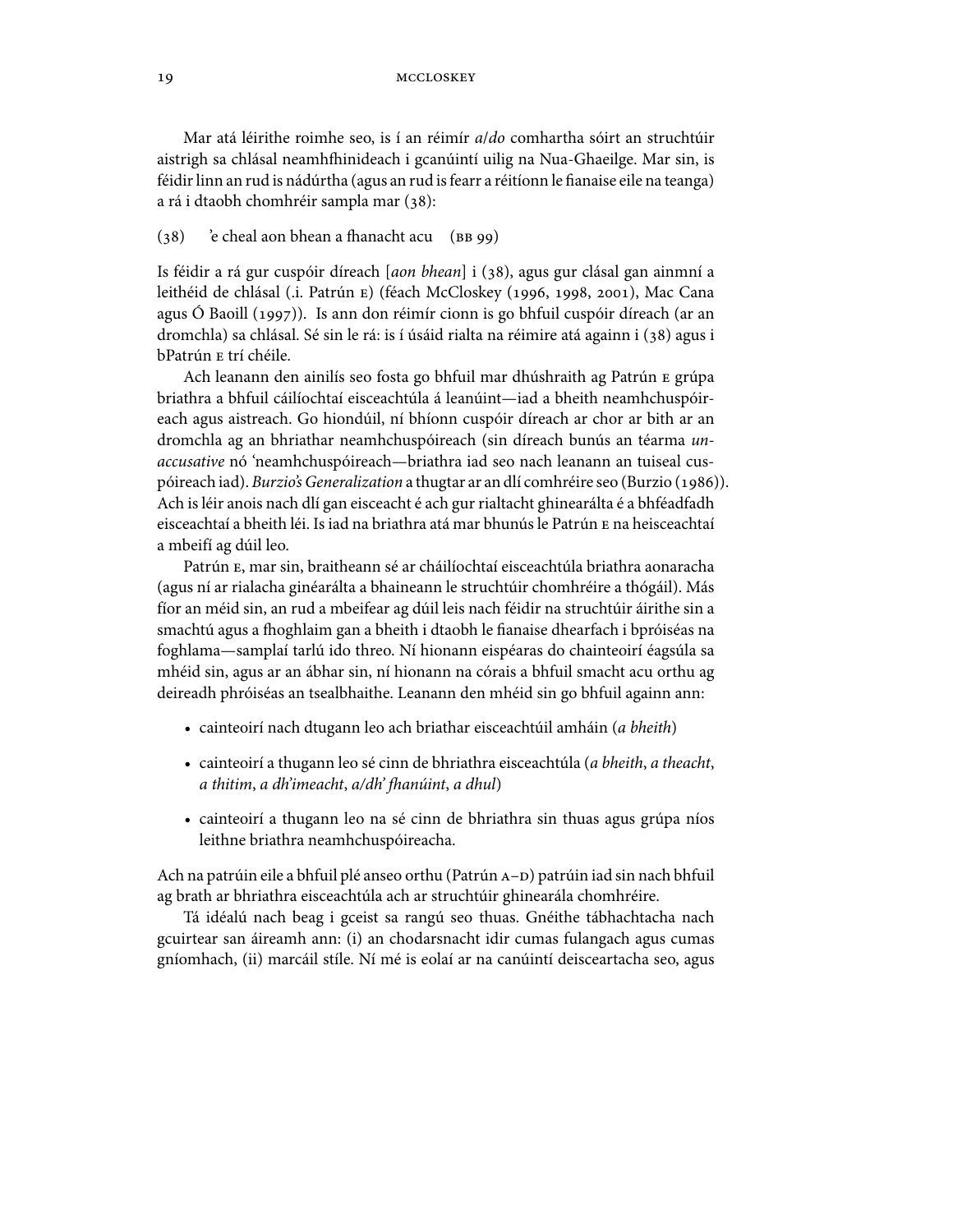géillim go hiomlán do thuairimí na scoláirí sin a bhfuil staidéar speisialta déanta acu ar Ghaeilge na Mumhan. Mar sin féin, títhear dom nach bhfuil sa stíl chomhráitiúil ach dornán an-bheag briathra a fheidhmíonn i bhfráma Patrún E. Títhear dom fosta gur le haghaidh stíl fhoirmeálta a mharcáill is mó a úsáidtear an patrún nuair a théann sé thar limistéir an dornán beag briathra is nádúrtha sa struchtúr. Ach níl sa mhéid seo uilig ach tuairimíocht gan tacaíocht fíricí go fóill.

# **An Bealach Romhainn Amach**

Níl anseo ar ndóigh ach tús. Tá go leor ceisteanna gan réiteach nó fiú gan cur go fóill—go háirithe faoi Phatrún (tusa a thabhairt maithneamhais dó.)—tógáil a bhfuil go leor cailíochtaí diamhracha ag baint léi. Tá fosta dornán samplaí ar le Patrún E a bhaineann siad ach gur dóiche nach briathra neamhchuspóireacha atá mar bhun leo. Leithéidí (39) mar shampla:

(39) Is é ealaí a ghlac na hoileánaigh chucu féin ná gach nduine acu a bhreith ar théadán agus bualadh an cnoc amach

Tá mé measra cinnte go bhfuil dluthbhaint ag an dá phatrún seo lena chéile (.i. Patrún F agus leithéidí (39)) agus gurb é a léiríonn siad go bhfuil iarsma de chóras ergative i measc chanúintí na Mumhan. Ach is obair í sin do lá níos faide anonn ná an lá inniu.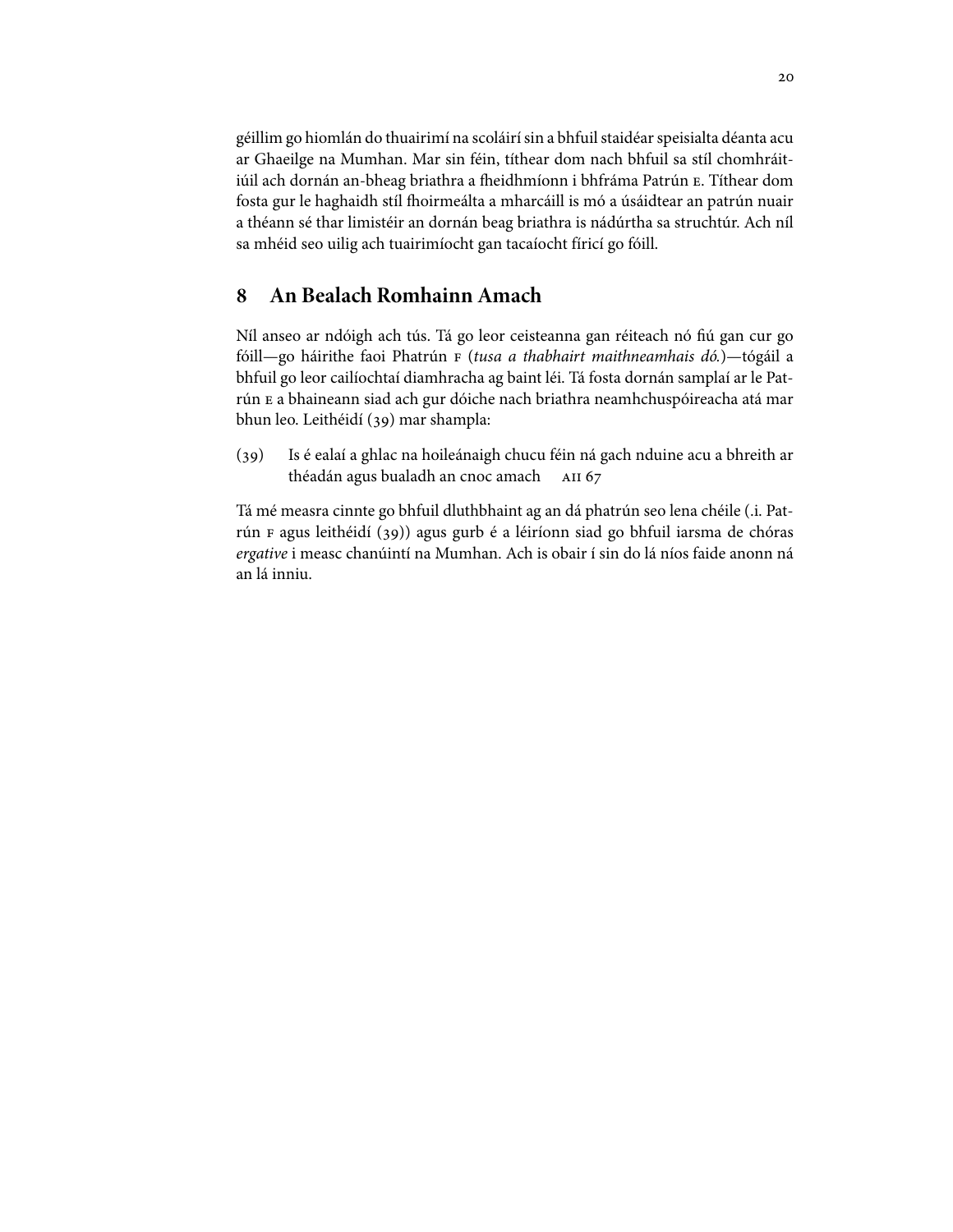# **Aguisín Foinsí na Samplaí**

ACS Ag Coimeád na Síochána, Páid Ó Súilleabháin AGL An Gleann agus a Raibh Ann, Séamus Ó Maolchathaigh AGMTS Ar Gach Maoilinn Tá Síocháin, Pádraig Ó Cíobháin AI Allagar na hInise, Tomás Ó Criomhthain AII Allagar II, Tomás Ó Criomhthain, eag. Pádraig Ua Maoileoin AL Abair Leat, Joe Daly, eag. Pádraig Tyers AM An Mhiorbhailt, aistritheoir Niall Mac Suibhne AO Aistí Ó Chléire, Donnchadh Ó Drisceoil ASL An Sléibhteánach, Séamas Ó Caoimh AT A Thig Ná Tit Orm, Maidhc Dainín Ó Sé BB Bríde Bhán, Pádraig Ua Maoileoin BF Bruighean Feille, Niall Ó Dónaill BSM Beatha Sheáin Misteil, Niall Ó Domhnaill CCC Cnuasach Céad Conlach, Seán Bán Mac Meanman CDC Castar na Daoine ar a Chéile, Scríbhinní Mháire , Séamus Ó Grianna, eag. Nollaig Mac Congail CFC Céad Fáilte go Cléire, eag. Marion Gunn CLENS Cín Lae Eibhlín Ní Shúilleabháin, eag. Máiréad Ní Loingsigh CP Crathadh an Phocáin, Seaghan Mac Meanmain CST An Chaint sa tSráidbhaile, Breandán Ó hEithir CTC Corcán na dTrí gCos, Maidhc Dainín Ó Sé DMRE Dá mBeadh Ruball ar an Éan, Seosamh Mac Grianna DCA Dith-Chéille Almayer, aistritheoir Seosamh Mac Grianna DD An Dochartach Duibhlionna, Seosamh Mac Grianna DII Desiderius a Dó, Pádraig Ó Cíobháin DM An Druma Mór, Seosamh Mac Grianna DMRE Dá mBeadh Ruball ar an Éan, Seosamh Mac Grianna DR Dracula, aistritheoir Seán Ó Cuirrín EMIT Eader Muir is Tír, aistritheoir Niall Ó Domhnaill ERON Eoghan Rua Ó Néill, Seosamh Mac Grianna F Fánaí, Seán Óg (Seán Óg Ó Caomhánaigh) FBF Fiche Blian ag Fás, Muiris Ó Súilleabháin FCME Fánaíocht i gContae Mhaigh Eo, Séamas Mag Uidhir FNDG An Fear Nach nDéanann Gáire, Micheál Ó Conghaile FNF Fonn a Níos Fiach, Pádraig Ua Maoileoin GSA An Giorria San Aer, Ger Ó Cíobháin GSAS Gearrscéalta Anton tSechobh, aistritheoir Maighréad Nic Mhaicín I Ise, aistritheoir Niall Ó Domhnaill IA Iomramh Aonair, Liam Mac Con Iomaire IAE In Aimsir Emmet, aistritheoir Colm Ó Gaora ICFF Iascaire na gCiabh-Fholt Fionn, Fionn Mac Cumhaill IDL Idir Dhá Lios, Maidhc Dáinín Ó Sé IFDT Imtheachtaí Fhear Dheireadh Theaghlaigh, aistritheoir Seosamh Mac Grianna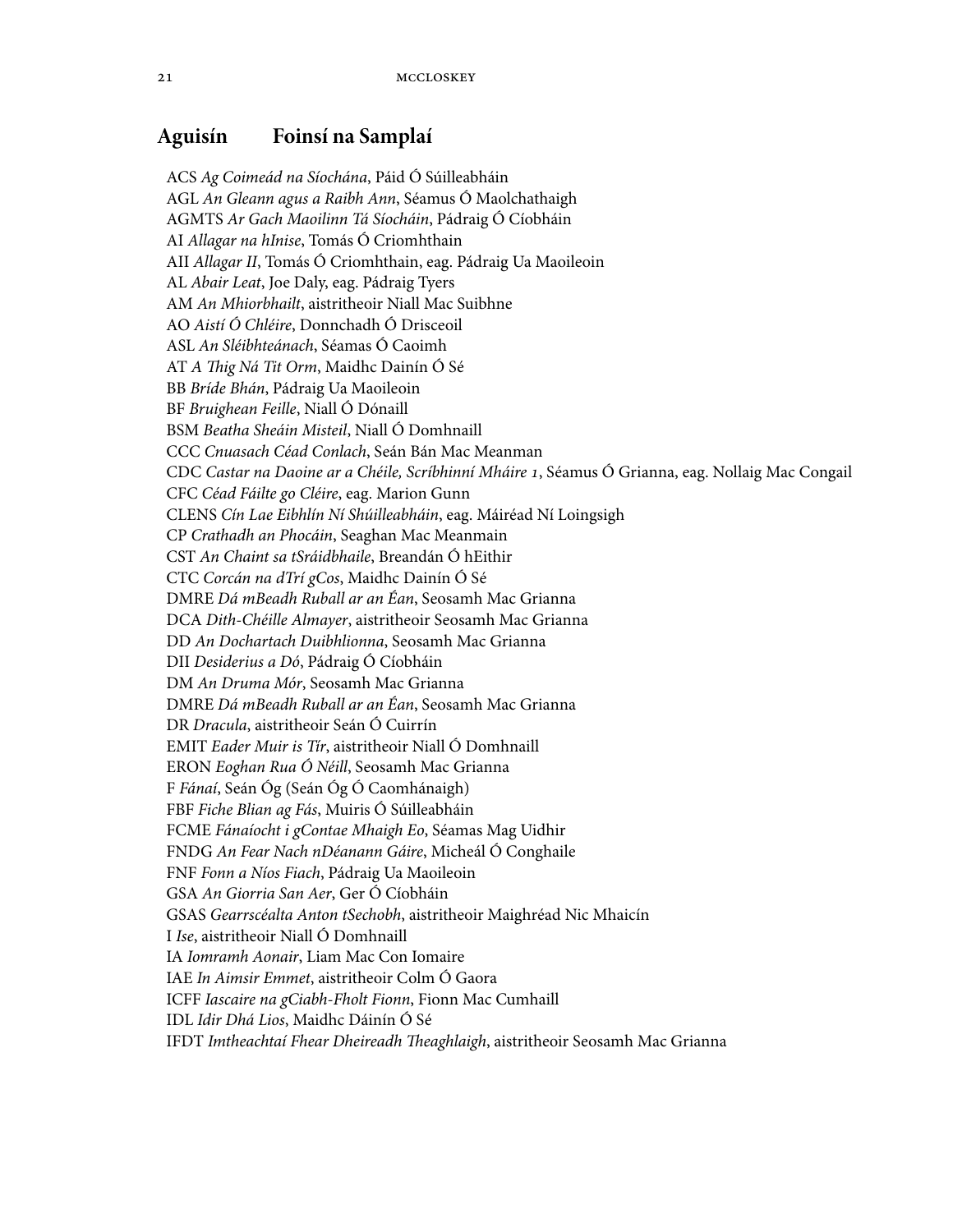L Lucián, An tAthair Peadar Ó Laoghaire LA Lá de na Laethanta, Micí Sheáin Néill Ó Baoill LAN Leoithne Aniar, eag. Pádraig Tyers LAOCHAS Laochas, Séamas Ó Searcaigh LDS Lá Dár Saol, Seán Ó Criomhthain LG Le Gealaigh, Pádraig Ó Cíobháin LLM Le Linn M'Óige, Mícheál Mag Ruairí LSUC Leabhar Sheáin Uí Chonaill, eag. Seámas Ó Duillearga LSUE Leabhar Stiofáin Uí Ealaoire, eag. Séamus Ó Duillearga agus Dáithí Ó hÓgáin MB Malairt Beatha, Pádraig Tyers MBF Mo Bhealach Féin, Seosamh Mac Grianna MRE Mac Rí na hÉireann, aistritheoir Niall Ó Domhnaill MD An Mairnéalach Dubh, aistritheoir Seosamh Mac Grianna MSN Micí Sheáin Néill: Scéalaí agus Scéalta, eag. Cathal Póirtéir NBMO Nuair a Bhí Mé Óg, Séamas Ó Grianna NCN Nár Chlos ár Namhaid, Ger Ó Cíobháin ODR Ó Donnbháin Rossa, Cuid a hAon, Seán Ó Lúing OS Oíche Shamhraidh agus Scéalta Eile, Séamas Ó Grianna OT Ó Thuaidh, Pádraig Ua Maoleoin PAA Peacaí Ár nAthaireacha, Mícheál Ó Súilleabháin PMB Pádhraic Mháire Bhán, Seán Ó Ruadháin PNG Pobal na Gaeltachta, eag. Gearóid Ó Tuathaigh, Liam Lillis Ó Laoire, Seán Ua Súilleabháin POC Pádraic Ó Conaire agus Aistí Eile, Seosamh Mac Grianna RR Róise Rua, Pádraig Ua Cnáimhsí S Séadna, An tAthair Peadar Ua Laoghaire SC Saol Corrach, Séamas Ó Grianna SAT Seanchas an Táilliúra, Aindrias Ó Muimhneacháin SCL Seanchas Chléire, Conchúr Ó Síocháin SD Sionnach Ar Mo Dhuán, Breandán Ó hEithir SFSE Srathóg Feamnaí agus Scéalta Eile, Pádraig Ó Baoill SGC Scríbhneoireacht na gConallach, eag. Nollaig Mac Congáil SJSJ Seachrán Jeaic Sheáin Johnny, Mícheál Ó Conghaile SK Sáile Chaomhánach, C.J. Kickham, aistritheoir Máirtín Ó Cadhain SOOT Seanchas ón Oileán Tiar, Tomás Ó Criomhthain SS Scéalta Sealgaire, aistritheoir Maighréad Nic Mhaicín SSOTC Sí-Scéalta ó Thír Chonaill, eag. Seán Ó Heochaidh, Máire Ní Néill agus Séamas Ó Catháin STH Saoir Theangan, Seán Ó Lúing STL Seanchas Thomáis Laighléis, eag. Tomás de Bhaldraithe TD Toraigh na dTonn, Eoghan Ó Colm U Unaga, aistritheoir Eoghan Ó Neachtain UMI Uaill-Mhian Iúdaigh, aistritheoir Tadhg Ó Rabhartaigh

 $22$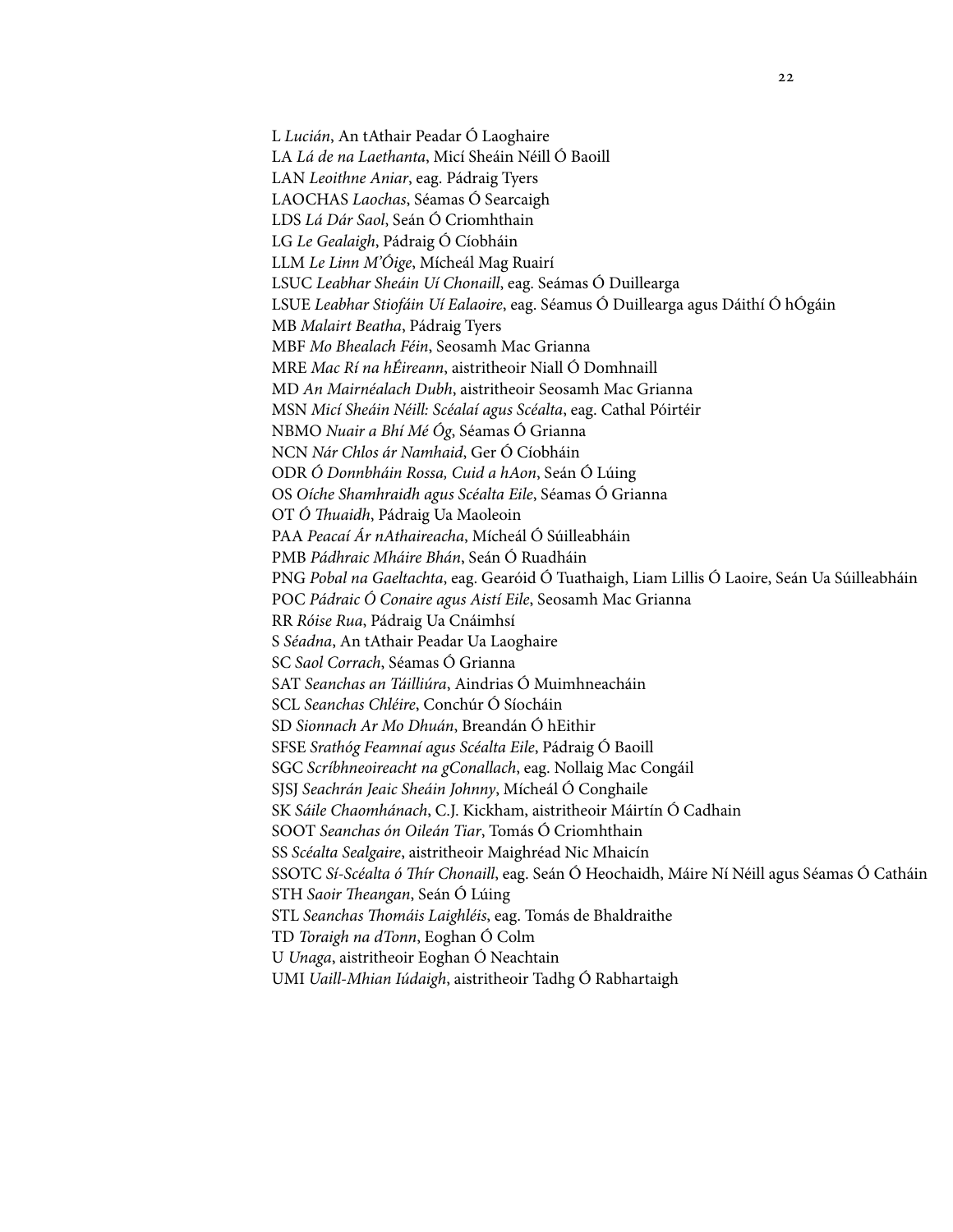# **Tagairtí**

- Belletti, Adriana. 1990. Generalized verb movement: Aspects of verb syntax. Turin, Italy: Rosenberg and Sellier.
- Burzio, Luigi. 1986. Italian syntax. Dordrecht: Reidel.
- Chomsky, Noam. 1995. The minimalist program. Cambridge, Mass.: MIT Press.
- Chomsky, Noam. 2001. Derivation by phase. in Ken Hale: A life in language, ed. Michael Kenstowicz, 1-52. Cambridge, MA: MIT Press.
- Harris, Alice. 1981. Georgian: A study in relational grammar. Cambridge: Cambridge University Press.
- Kratzer, Angelika. 1994. The event argument and the semantics of voice.
- Kratzer, Angelika. 1996. Severing the external argument from its verb. in *Phrase* structure and the lexicon, ed. Johan Rooryck and Laurie Zaring, 109-137. Dordrecht: Kluwer.
- Mac Cana, Proinsias, and Dónall Ó Baoill. 1997. Gnéithe den chéasta sa nuaghaeilge. in Dán do Oide, Essays in memory of Conn R. Ó Cléirigh, ed. Anders Ahlqvist and Věra Čapková, 265–280. Dublin, Ireland: Institiúid Teangeolaíochta Éireann.
- McCloskey, James. 1980. Is there raising in Modern Irish? Ériu 31:59-99.
- McCloskey, James. 1986. Case, movement and raising in Modern Irish. in WCCFL IV: Proceedings of the fourth west coast conference on formal linguistics, ed. S. MacKaye J. Goldberg and M. Wescoat, 190-205. Stanford, CA: Stanford Linguistics Association.
- McCloskey, James. 1996. Subjects and subject-positions in Irish. in The syntax of the Celtic languages: A comparative perspective, ed. Robert Borsley and Ian Roberts, 241-283. Cambridge, England: Cambridge University Press.
- McCloskey, James. 1998. Trí nóta comhréire. Ériu 49:165-169.
- McCloskey, James. 2001. The distribution of subject properties in Irish. in Objects and other subjects: Grammatical functions, functional categories, and configurationality, ed. William Davies and Stanley Dubinsky, 1-39. Dordrecht: Kluwer Academic Publishers.